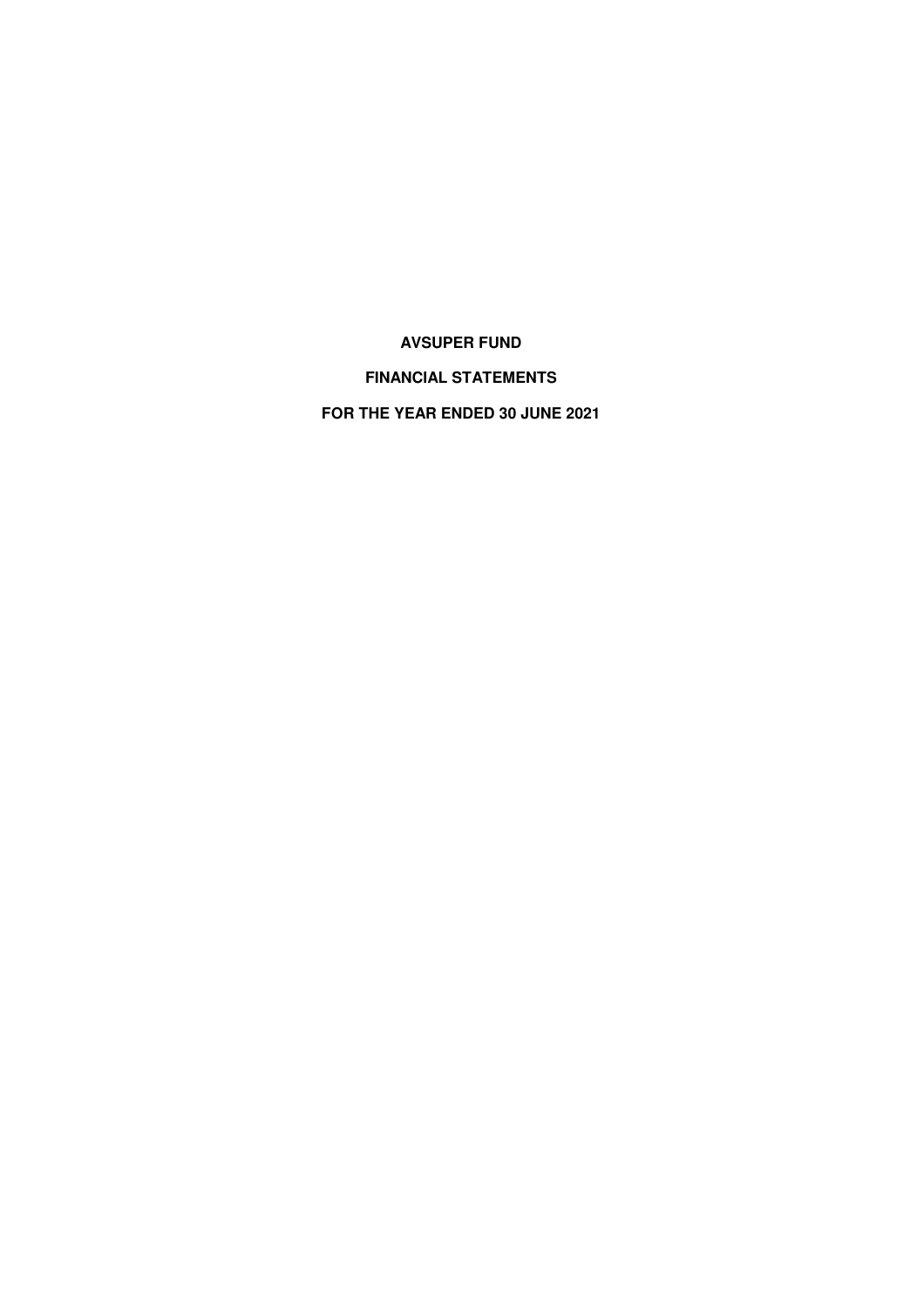# **AVSUPER FUND TABLE OF CONTENTS**

|                                                       | Page         |
|-------------------------------------------------------|--------------|
| <b>Statement of Financial Position</b>                | 1            |
| <b>Income Statement</b>                               | $\mathbf{2}$ |
| <b>Statement of Changes in Member Benefits</b>        | 3            |
| <b>Statement of Changes in Reserves</b>               | 4            |
| <b>Statement of Cash Flows</b>                        | 5            |
| <b>Notes to the Financial Statements</b>              |              |
| 1. Operation of the Fund                              | 6            |
| 2. Summary of significant accounting policies         | $6 - 13$     |
| 3. Defined contribution member liabilities            | 13           |
| 4. Defined benefit member liabilities                 | $13 - 14$    |
| 5. Defined benefits that are overfunded               | 14           |
| 6. Fair value of financial instruments                | $15 - 19$    |
| 7. Receivables                                        | 19           |
| 8. Property, plant and equipment                      | 19           |
| 9. Payables                                           | 20           |
| 10. Changes in assets measured at fair value          | 20           |
| 11. Reserves                                          | $20 - 21$    |
| 12. Operating expenses                                | 21           |
| 13. Auditor's remuneration                            | 21           |
| 14. Income tax                                        | $21 - 22$    |
| 15. Cash flow statement reconciliation                | 22           |
| 16. Segment information                               | 23           |
| 17. Related party disclosures                         | 23           |
| 18. Financial risk management objectives and policies | $24 - 28$    |
| 19. Insurance                                         | 28           |
| 20. Commitments and contingent liabilities            | 28           |
| 21. Controlled entities                               | 28           |
| 22. Significant events after balance date             | 28           |
| <b>Trustee declaration</b>                            | 29           |
| <b>Auditor's Independent Report</b>                   | 30           |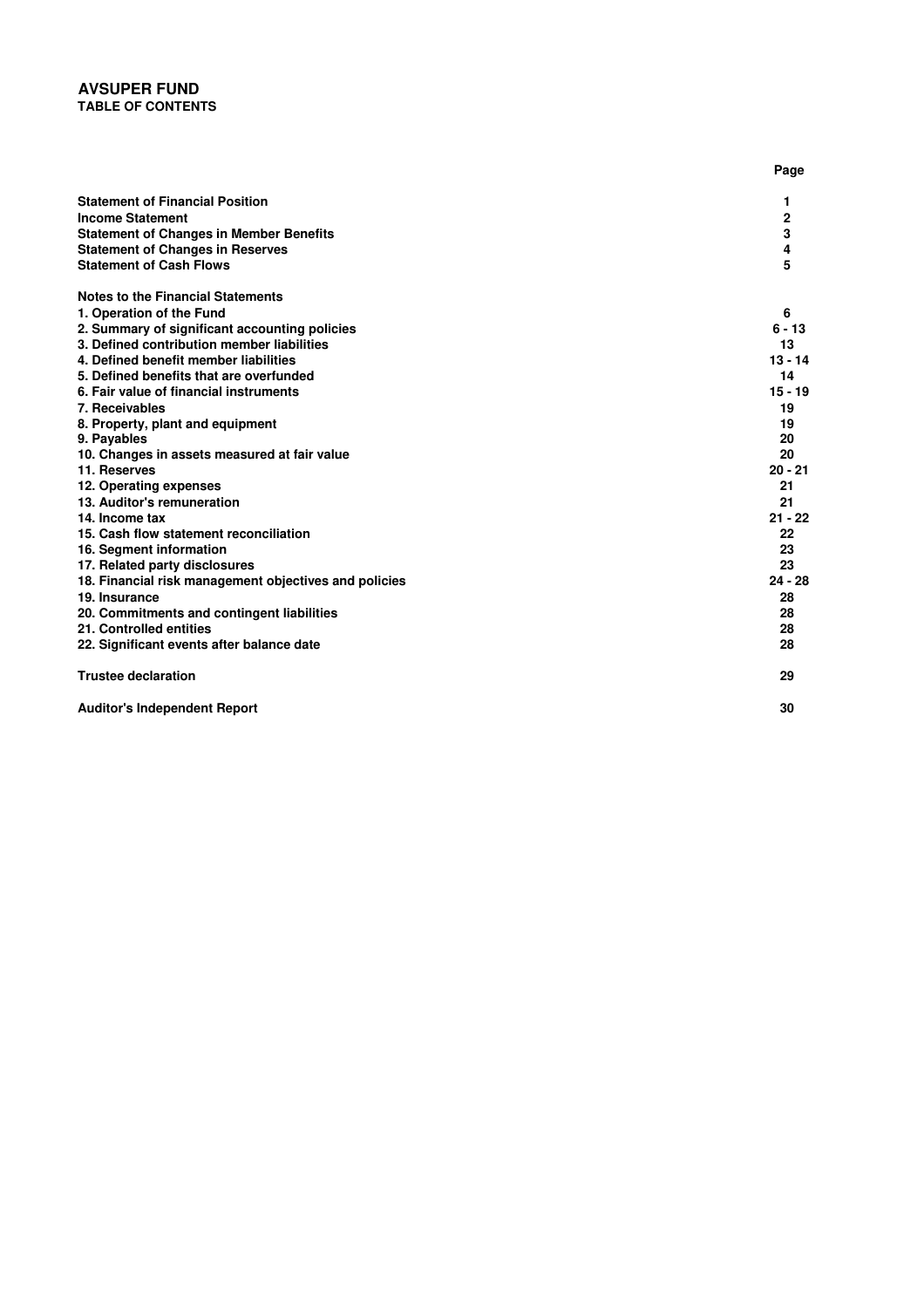### **As at 30 June 2021 Statement of Financial Position**

|                                             | <b>Note</b>    | 2021            | 2020               |
|---------------------------------------------|----------------|-----------------|--------------------|
| <b>Assets</b>                               |                | \$              | \$                 |
| Cash and cash equivalents                   | 15             | 7,348,648       | 18,219,777         |
| Receivables                                 | $\overline{7}$ | 121,880         | 136,604            |
| Investments                                 |                |                 |                    |
| Cash, bills and deposits                    |                | 405,845,132     | 421,575,894        |
| Other interest bearing securities           | 6              | 222,365,850     | 218,289,069        |
| Australian equities                         | 6              | 636,257,909     | 496,947,778        |
| International equities                      | 6              | 763,066,931     | 515,112,628        |
| Units in unlisted unit trusts               | 6              | 730,603,821     | 717,332,405        |
| Derivative assets                           | 6              | 615,651         | 37,652,408         |
| Property, plant and equipment               | 8              | 1,705,898       | 1,947,638          |
| Deferred tax assets                         | 14             | 33,285          | 414,765            |
| <b>Total assets</b>                         |                | 2,767,965,005   | 2,427,628,966      |
|                                             |                |                 |                    |
| Liabilities                                 |                |                 |                    |
| Payables                                    | 9              | (2,892,498)     | (5,020,885)        |
| Derivative liabilities                      | 6              | (15, 401, 696)  | (11,047,082)       |
| Income tax payable                          |                | (10,519,268)    | (1, 198, 685)      |
| Deferred tax liabilities                    | 14             | (41, 316, 188)  | (20,670,866)       |
| Total liabilities excluding member benefits |                | (70, 129, 650)  | (37, 937, 518)     |
| Net assets available for member benefits    |                | 2,697,835,355   | 2,389,691,448      |
| <b>Member benefits</b>                      |                |                 |                    |
| Defined contribution member liabilities     | 3              | (1,786,048,793) | (1,494,355,178)    |
| Defined benefit member liabilities          | 4              | (641, 214, 233) | (677, 447, 649)    |
| Unallocated to members                      | 3              | (21, 238)       | (13, 515)          |
| Total member liabilities                    |                | (2,427,284,264) | (2, 171, 816, 342) |
| <b>Net assets</b>                           |                | 270,551,091     | 217,875,106        |
|                                             |                |                 |                    |
| <b>Equity</b>                               |                |                 |                    |
| Operational risk reserve                    | 11             | 10,534,511      | 10,513,898         |
| Other reserves                              | 11             | 14,629,498      | 28,984,762         |
| Defined benefits that are overfunded        | 5              | 245,387,082     | 178,376,446        |
| <b>Total equity</b>                         |                | 270,551,091     | 217,875,106        |

The above statement of financial position should be read in conjunction with the accompanying notes.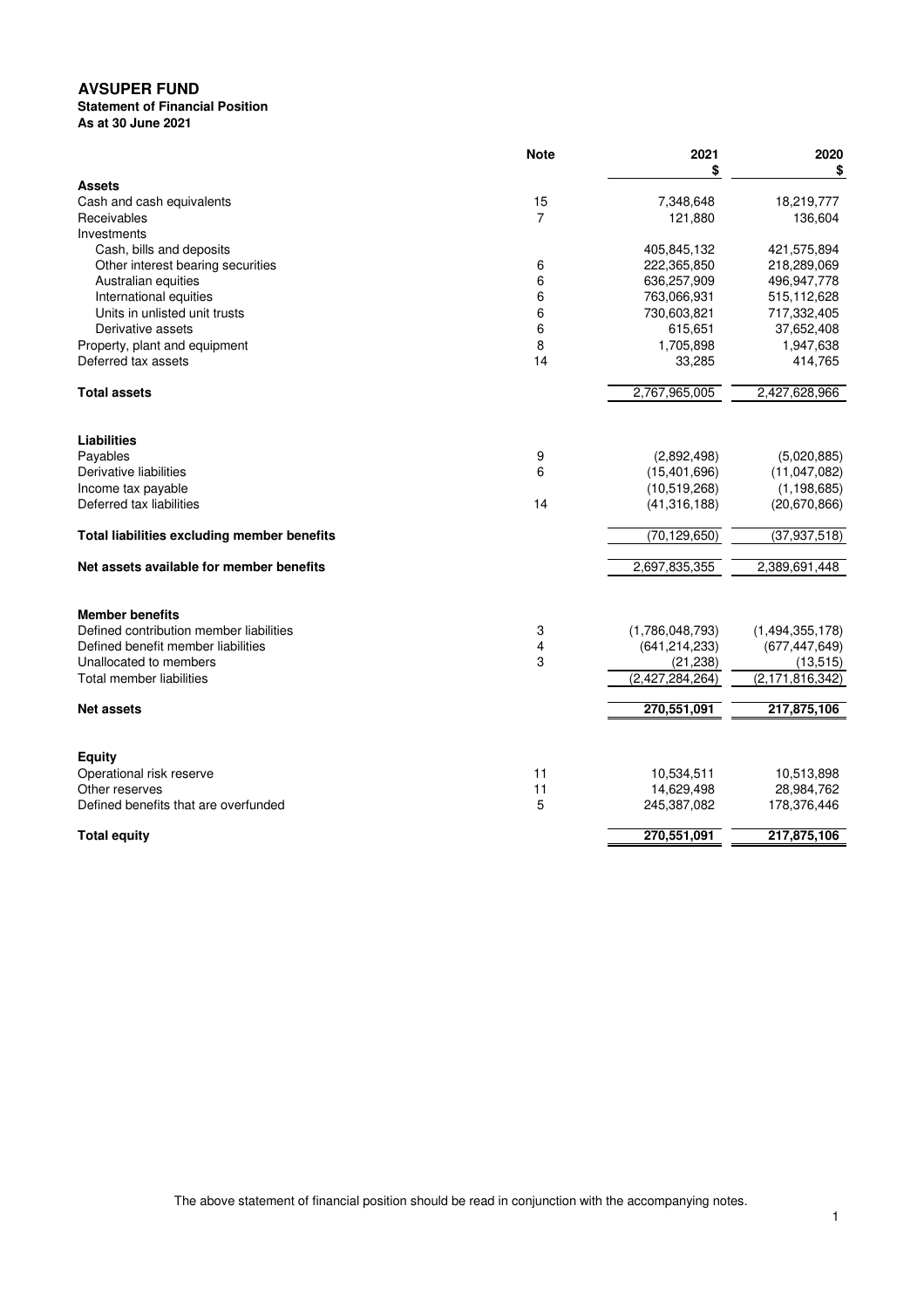# **Income Statement**

**For the year ended 30 June 2021**

|                                                                | <b>Note</b> | 2021            | 2020           |
|----------------------------------------------------------------|-------------|-----------------|----------------|
|                                                                |             | S               | S              |
| <b>Superannuation activities</b>                               |             |                 |                |
| Interest from cash and cash equivalents                        |             | 3.485           | 45.930         |
| Interest from investments                                      |             | 5,421,669       | 10,381,164     |
| Dividend revenue                                               |             | 18,780,047      | 25,856,199     |
| Distributions from unit trusts                                 |             | 48,768,007      | 27,591,103     |
| Changes in assets measured at fair value                       | 10          | 323,634,631     | (92, 334, 617) |
| Other investment income                                        |             | 1,410,340       | 2,159,518      |
| Other income                                                   |             | 41,325          | 665            |
| <b>Total superannuation activities income</b>                  |             | 398,059,504     | (26, 300, 038) |
| Investment expenses                                            |             | (8,432,380)     | (10,015,492)   |
| Administration expenses                                        |             | (508, 683)      | (696, 284)     |
| Operating expenses                                             | 12          | (6,523,027)     | (5,651,540)    |
| Other expenses                                                 |             |                 | (92, 750)      |
| <b>Total expenses</b>                                          |             | (15, 464, 090)  | (16, 456, 066) |
| Net result from superannuation activities                      |             | 382,595,414     | (42,756,104)   |
| Profit / (Loss) from operating activities                      |             | 382,595,414     | (42,756,104)   |
| Net benefits allocated to defined contribution member accounts |             | (253, 559, 533) | 30,050,245     |
| Net change in defined benefit member liabilities               |             | (44, 846, 955)  | (49, 414, 629) |
| <b>Operating result</b>                                        |             | 84,188,926      | (62, 120, 488) |
| Income tax (expense) / benefit                                 | 14          | (31, 512, 939)  | 8,085,001      |
| Profit / (Loss) after income tax                               |             | 52,675,987      | (54.035.487)   |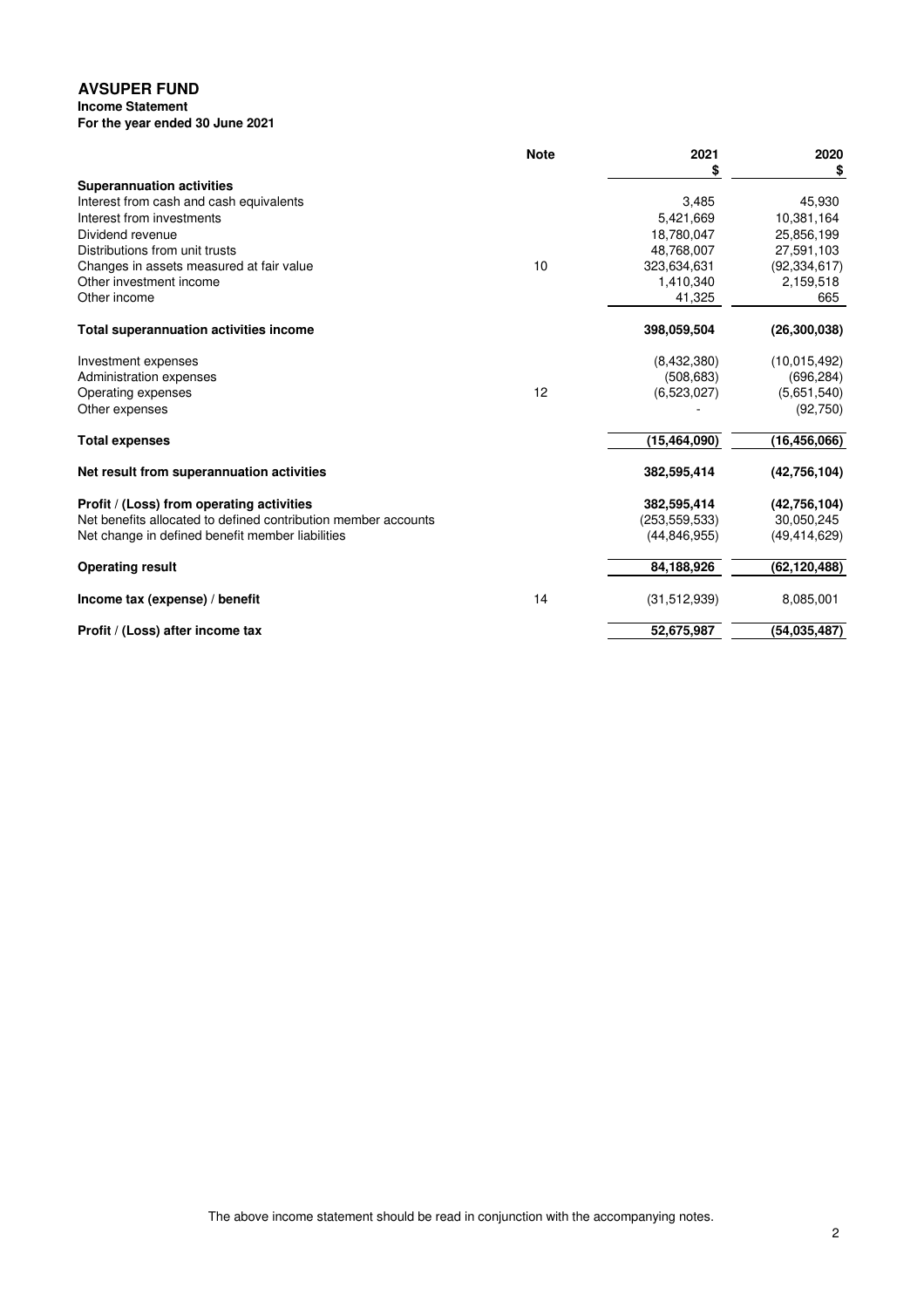### **Statement of Changes in Member Benefits**

**For the year ended 30 June 2021**

|                                                                 |             | DC             | DВ             |                 |
|-----------------------------------------------------------------|-------------|----------------|----------------|-----------------|
|                                                                 | <b>Note</b> | <b>Members</b> | <b>Members</b> | Total           |
|                                                                 |             | \$             | \$             | \$              |
| Opening balance as at 1 July 2020                               |             | 1,494,368,693  | 677,447,649    | 2,171,816,342   |
| <b>Employer contributions</b>                                   |             | 57,713,079     | 4,388,835      | 62,101,914      |
| Member contributions                                            |             | 5,783,627      | 6,966,417      | 12,750,044      |
| Transfers from other superannuation plans                       |             | 18,105,232     |                | 18,105,232      |
| Government co-contributions                                     |             | 20,282         |                | 20,282          |
| Income tax on contributions                                     |             | (8,328,090)    | (1,515,624)    | (9,843,714)     |
| Net after tax contributions                                     |             | 73,294,130     | 9,839,628      | 83,133,758      |
| Benefits paid to members/beneficiaries                          |             | (51,080,590)   | (73,323,518)   | (124, 404, 108) |
| Transfers from defined benefit to defined contribution accounts |             | 17,118,214     | (17, 118, 214) |                 |
| Insurance premiums charged to members' accounts                 |             | (1,959,246)    | (478, 266)     | (2,437,512)     |
| Death and disability insurance benefits credited to             |             |                |                |                 |
| members' accounts                                               |             | 769,296        |                | 769,296         |
| Benefits allocated to members' accounts, comprising:            |             |                |                |                 |
| Net investment income                                           |             | 253,905,762    | 81,141,029     | 335,046,791     |
| Administration fees                                             |             | (346, 229)     | (60, 658)      | (406, 887)      |
| Net change in defined benefit member benefits                   |             |                | (36, 233, 416) | (36, 233, 416)  |
| Closing balance as at 30 June 2021                              | 3 & 4       | 1,786,070,031  | 641,214,233    | 2,427,284,264   |

|                                                                 |             | DC             | DB             |                 |
|-----------------------------------------------------------------|-------------|----------------|----------------|-----------------|
|                                                                 | <b>Note</b> | <b>Members</b> | <b>Members</b> | Total           |
|                                                                 |             | \$             | \$             | \$              |
| Opening balance as at 1 July 2019                               |             | 1,507,467,222  | 672,529,975    | 2,179,997,197   |
| <b>Employer contributions</b>                                   |             | 52,622,449     | 8,695,406      | 61,317,855      |
| Member contributions                                            |             | 10,543,198     | 998,388        | 11,541,586      |
| Transfers from other superannuation plans                       |             | 25,372,645     |                | 25,372,645      |
| Government co-contributions                                     |             | 20,774         |                | 20,774          |
| Income tax on contributions                                     |             | (7,932,767)    | (923,786)      | (8,856,553)     |
| Net after tax contributions                                     |             | 80,626,299     | 8,770,008      | 89,396,307      |
| Benefits paid to members/beneficiaries                          |             | (92,015,350)   | (25, 363, 533) | (117, 378, 883) |
| Transfers from defined benefit to defined contribution accounts |             | 27,374,768     | (27, 374, 768) |                 |
| Insurance premiums charged to members' accounts                 |             | (2, 176, 291)  | (528, 662)     | (2,704,953)     |
| Death and disability insurance benefits credited to             |             |                |                |                 |
| members' accounts                                               |             | 3,142,290      |                | 3,142,290       |
| Benefits allocated to members' accounts, comprising:            |             |                |                |                 |
| Net investment income                                           |             | (29,684,129)   | (12,517,207)   | (42, 201, 336)  |
| Administration fees                                             |             | (366, 116)     | (4,886)        | (371,002)       |
| Net change in defined benefit member benefits                   |             |                | 61,936,722     | 61,936,722      |
| Closing balance as at 30 June 2020                              | 3 & 4       | 1,494,368,693  | 677,447,649    | 2,171,816,342   |

The above statement of changes in member benefits should be read in conjunction with the accompanying notes.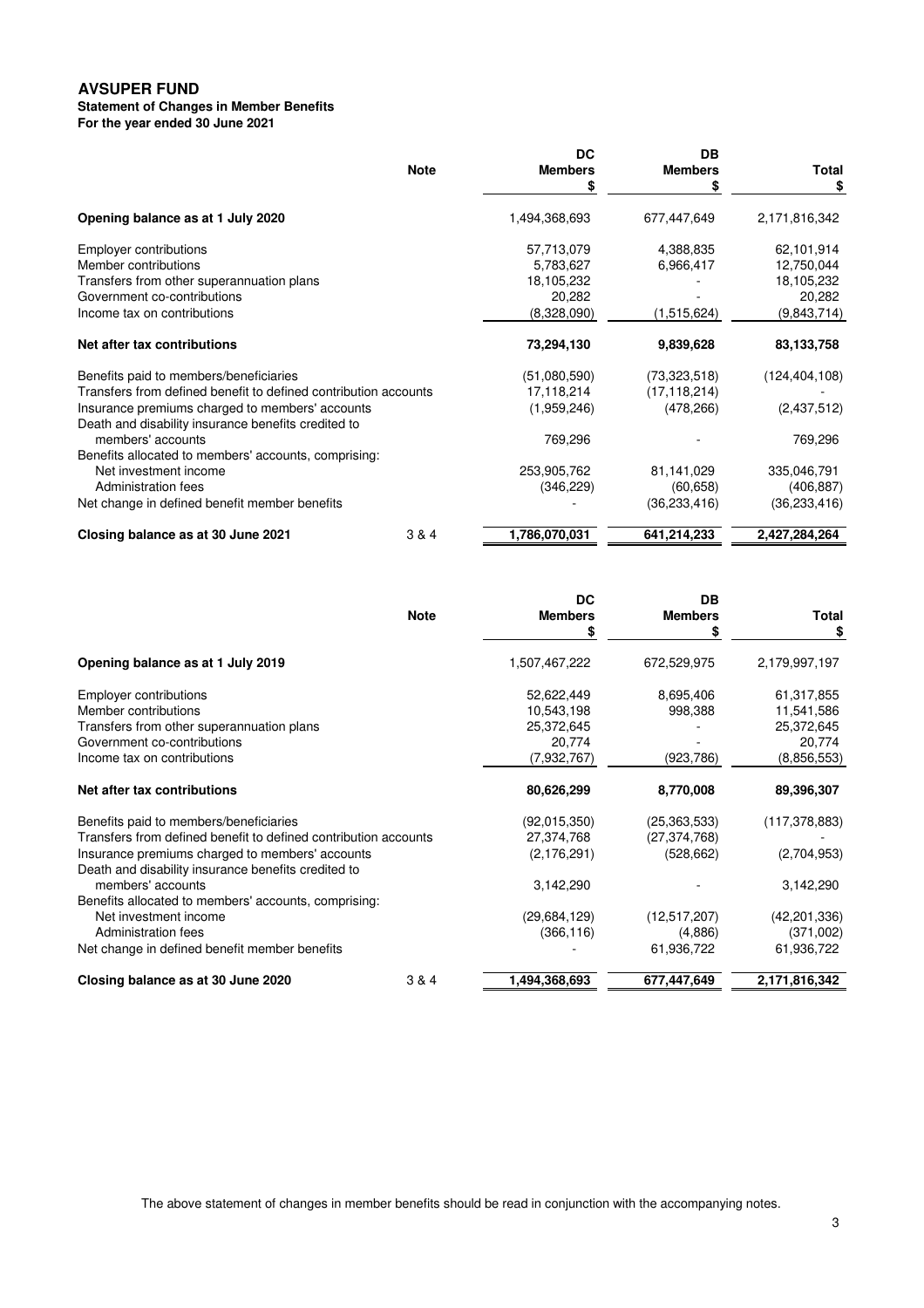#### **Statement of Changes in Reserves For the year ended 30 June 2021**

|                                                | <b>Note</b> | <b>Defined benefits</b><br>that are<br>overfunded | Operational<br>risk reserve | Other<br>reserves |
|------------------------------------------------|-------------|---------------------------------------------------|-----------------------------|-------------------|
| Opening balance as at 1 July 2020              |             | 178,376,446                                       | 10.513.898                  | 28.984.762        |
| Decrease in defined benefit member liabilities |             | (44, 846, 955)                                    |                             |                   |
| Operating result                               |             | 111,857,591                                       | 20.613                      | (14.355.264)      |
| Closing balance as at 30 June 2021             |             | 245,387,082                                       | 10,534,511                  | 14,629,498        |

|                                                |        | <b>Total equity</b> |
|------------------------------------------------|--------|---------------------|
| Opening balance as at 1 July 2020              |        | 217.875.106         |
| Decrease in defined benefit member liabilities |        | (44, 846, 955)      |
| Operating result                               |        | 97.522.940          |
| Closing balance as at 30 June 2021             | 5 & 11 | 270,551,091         |

|                                                | <b>Note</b> | <b>Defined benefits</b><br>that are<br>overfunded | Operational<br>risk reserve | Other<br>reserves<br>\$ |
|------------------------------------------------|-------------|---------------------------------------------------|-----------------------------|-------------------------|
| Opening balance as at 1 July 2019              |             | 240,288,890                                       | 10,451,297                  | 21,170,406              |
| Transfer in from insurance proceeds            |             |                                                   | 425.000                     |                         |
| Transfer out for operational risk event        |             |                                                   | (451, 375)                  |                         |
| Decrease in defined benefit member liabilities |             | (49, 414, 629)                                    |                             |                         |
| Operating result                               |             | (12, 497, 815)                                    | 88.976                      | 7,814,356               |
| Closing balance as at 30 June 2020             |             | 178,376,446                                       | 10,513,898                  | 28,984,762              |

|                                                                                                                                                                                           |        | <b>Total equity</b>                                                 |
|-------------------------------------------------------------------------------------------------------------------------------------------------------------------------------------------|--------|---------------------------------------------------------------------|
| Opening balance as at 1 July 2019<br>Transfer in from insurance proceeds<br>Transfer out for operational risk event<br>Decrease in defined benefit member liabilities<br>Operating result |        | 271,910,593<br>425,000<br>(451, 375)<br>(49,414,629)<br>(4,594,483) |
| Closing balance as at 30 June 2020                                                                                                                                                        | 5 & 11 | 217,875,106                                                         |

The above statement of changes in reserves should be read in conjunction with the accompanying notes.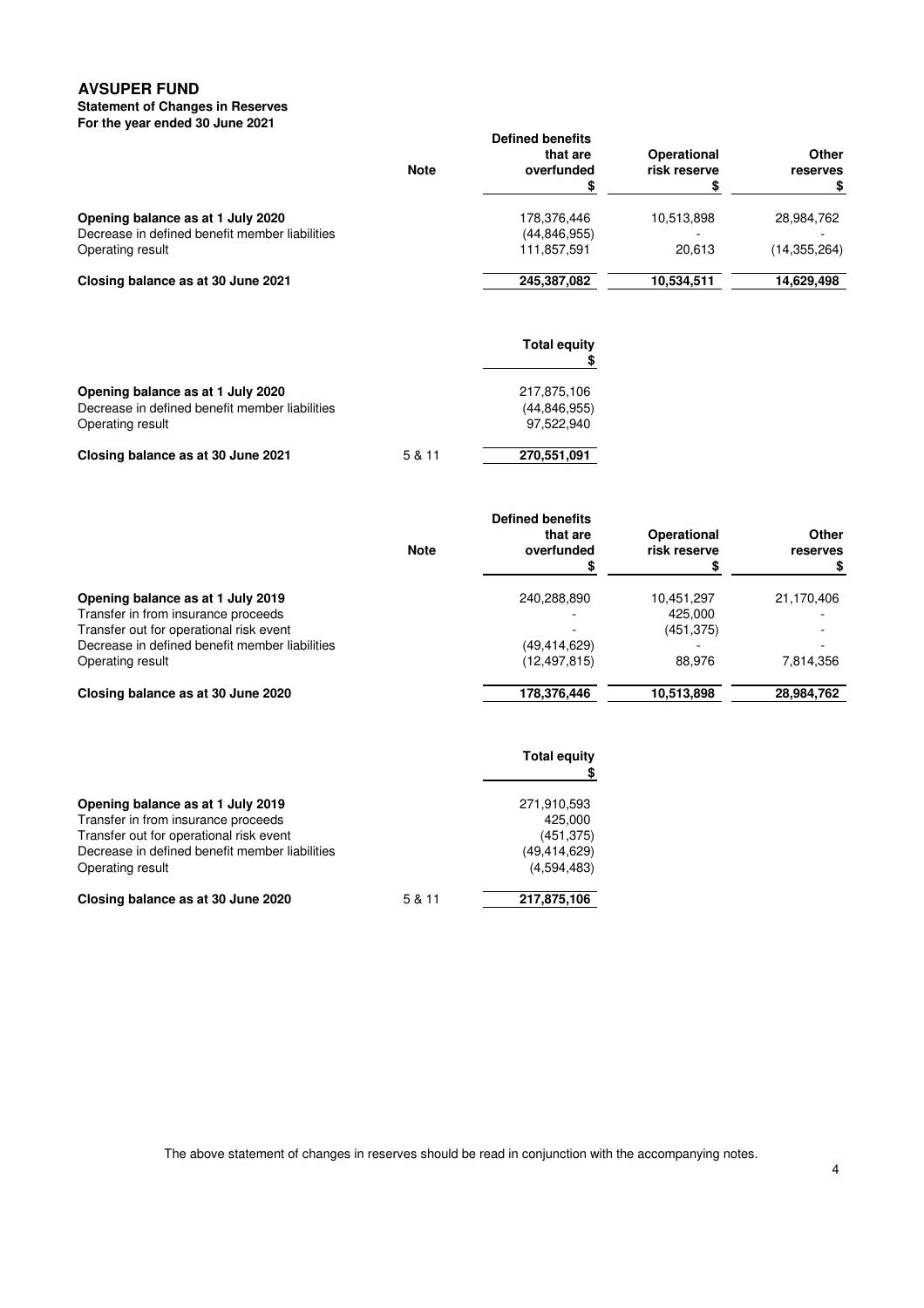### **Statement of Cash Flows**

| For the year ended 30 June 2021                                                             |             |                               |                      |
|---------------------------------------------------------------------------------------------|-------------|-------------------------------|----------------------|
|                                                                                             | <b>Note</b> | 2021                          | 2020                 |
|                                                                                             |             | \$                            | \$                   |
| Cash flows from operating activities                                                        |             | 3,485                         | 45,930               |
| Interest from cash and cash equivalents                                                     |             |                               |                      |
| Insurance proceeds                                                                          |             | 4,540,598                     | 3,074,475            |
| Other general administration expenses                                                       |             | (8,659,267)                   | (6, 118, 321)        |
| Insurance premiums                                                                          |             | (5,612,033)                   | (2,713,600)          |
| Net income tax (paid) / refunded<br>Net cash (outflows) / inflows from operating activities | 15          | (6,584,498)<br>(16, 311, 715) | 6,551,484<br>839,968 |
|                                                                                             |             |                               |                      |
| Cash flows from investing activities                                                        |             |                               |                      |
| Net redemption/(purchase) of investments                                                    |             | 42,105,539                    | 38,839,830           |
| Sale / (purchase) of fixed assets                                                           |             |                               | (10, 557)            |
| Net cash inflows from investing activities                                                  |             | 42,105,539                    | 38,829,273           |
| Cash flows from financing activities                                                        |             |                               |                      |
| <b>Employer contributions</b>                                                               |             | 62,101,914                    | 61,317,855           |
| Member contributions                                                                        |             | 12,750,044                    | 11,541,586           |
| Transfers from other superannuation plans                                                   |             | 18,105,232                    | 25,372,645           |
| Government co-contributions                                                                 |             | 20,282                        | 20,774               |
| Benefits paid to members/beneficiaries                                                      |             | (125, 217, 655)               | (117, 378, 883)      |
| Income tax paid on contributions                                                            |             | (4,424,770)                   | (8,856,553)          |
| Net cash outflows from financing activities                                                 |             | (36, 664, 953)                | (27, 982, 576)       |
| Net (decrease) / increase in cash                                                           |             | (10.871, 129)                 | 11,686,665           |
| Cash at the beginning of the financial period                                               |             | 18,219,777                    | 6,533,112            |
| Cash at the end of the financial period                                                     | 15          | 7,348,648                     | 18,219,777           |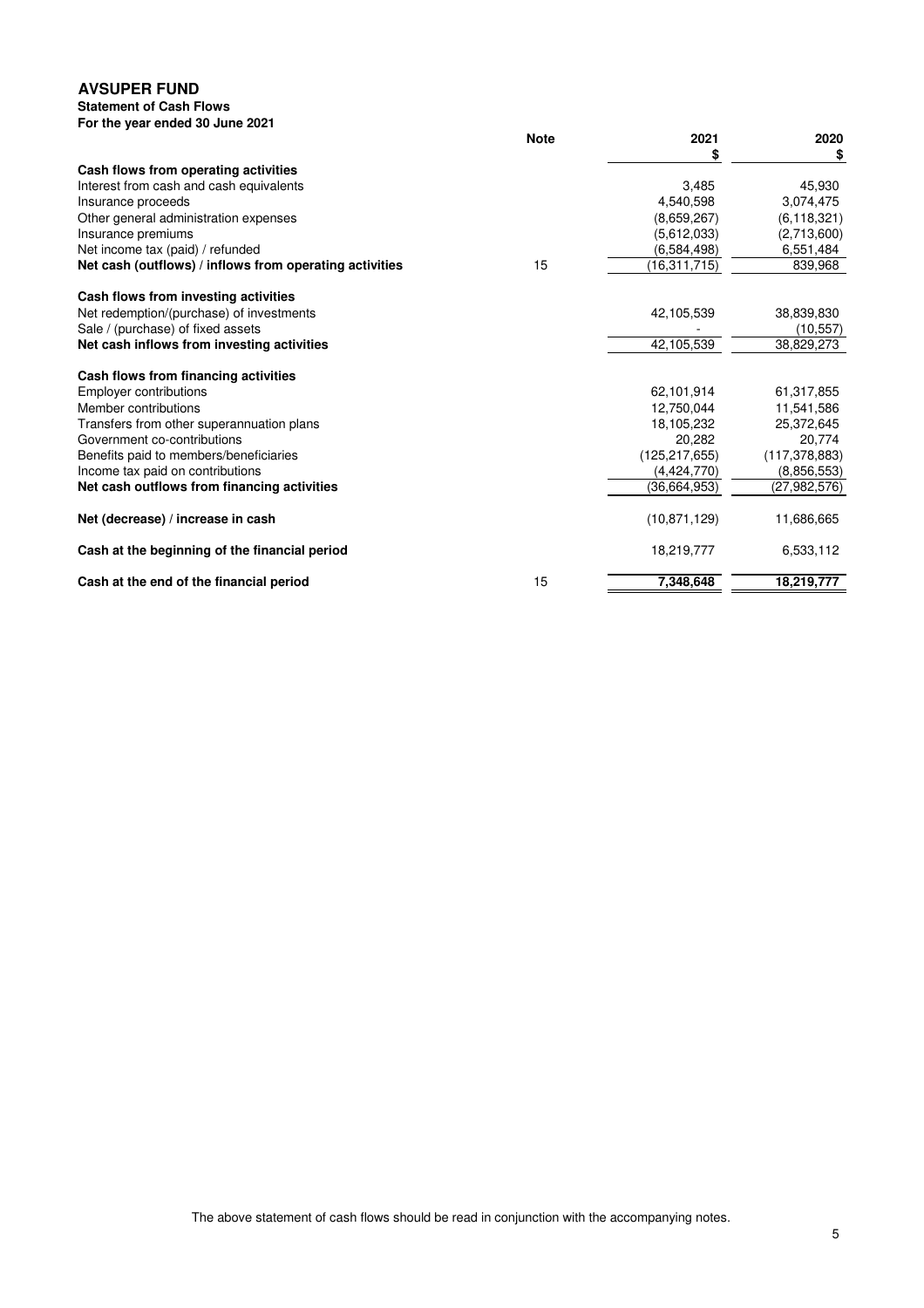#### **AVSUPER FUND Notes to the Financial Statements For the year ended 30 June 2021**

# **1. Operation of the Fund**

AvSuper Fund (the "Fund") is constituted by the Trust Deed dated 17 July 1990, (as amended). The Trustee of the Fund is AvSuper Pty Ltd (ABN 46 050 431 797) (the "Trustee").

The Fund is a hybrid fund which provides defined benefit and accumulation benefits to its members.

Administration of the Fund is conducted by Mercer Administration Services (Australia) Pty Ltd (the outsourced administrator appointed by the Trustee from 29 November 2020). Prior to this administration of the Fund was conducted by Link Group Pty Ltd.

The principal place of business of the Fund is: AvSuper Pty Ltd Suite 2, Level 5, 221 London Circuit Canberra City ACT 2601

# **2. Summary of significant accounting policies**

#### **(a) Basis of preparation**

The financial statements are a general purpose financial report which has been prepared in accordance with Australian Accounting Standards, and other authoritative pronouncements of the Australian Accounting Standards Board, the Superannuation Industry (Supervision) Act 1993 and regulations and the provisions of the Trust Deed.

The financial statements are presented in Australian dollars. The Fund presents its statement of financial position in order of liquidity.

COVID 19 was declared a world wide pandemic by the World Health Organisation in March 2020. COVID 19, despite measures to slow the spread of the virus, has since had a significant impact on global economies and equity, debt and commodity markets. On 22 March 2020 the federal government announced a temporary measure due to the effects of coronavirus on the economy. This new rule allowed individuals to access up to \$10,000 of their superannuation in 2019/20 and a further \$10,000 in 2020/21. For the year ended 30 June 2021 the Fund paid out 312 (2020: 269) COVID-19 claims totalling \$2,958,633 (2020: \$2,546,861) in benefits to members seeking early access to their super.

The Fund is a profit for members superannuation fund for the purpose of preparing financial statements.

The financial statements were approved by the Board of Directors of the Trustee, AvSuper Pty Ltd on 15 September 2021.

#### **(b) New accounting standards and interpretations**

For the first time the Fund applied certain standards and amendments which are effective for annual periods beginning on or after 1 July 2020. The Fund has not early adopted any other standards, interpretations or amendments that have been issued but are not yet effective.

#### **Amendments to IFRS 16 Covid-19 Related Rent Concessions**

On 28 May 2020, the IASB issued Covid-19-Related Rent Concessions - amendment to IFRS 16 Leases. The amendments provide relief to lessees from applying IFRS 16 guidance on lease modification accounting for rent concessions arising as a direct consequence of the COVID-19 pandemic. As a practical expedient, a lessee may elect not to assess whether a COVID-19 related rent concession from a lessor is a lease modification. A lessee that makes this election accounts for any change in lease payments resulting from the COVID-19 related rent concession the same way it would account for the change under IFRS 16, if the change were not a lease modification.

This amendment had no impact on the Fund's financial statements as it did not receive COVID-19 related rent concessions during the reporting period.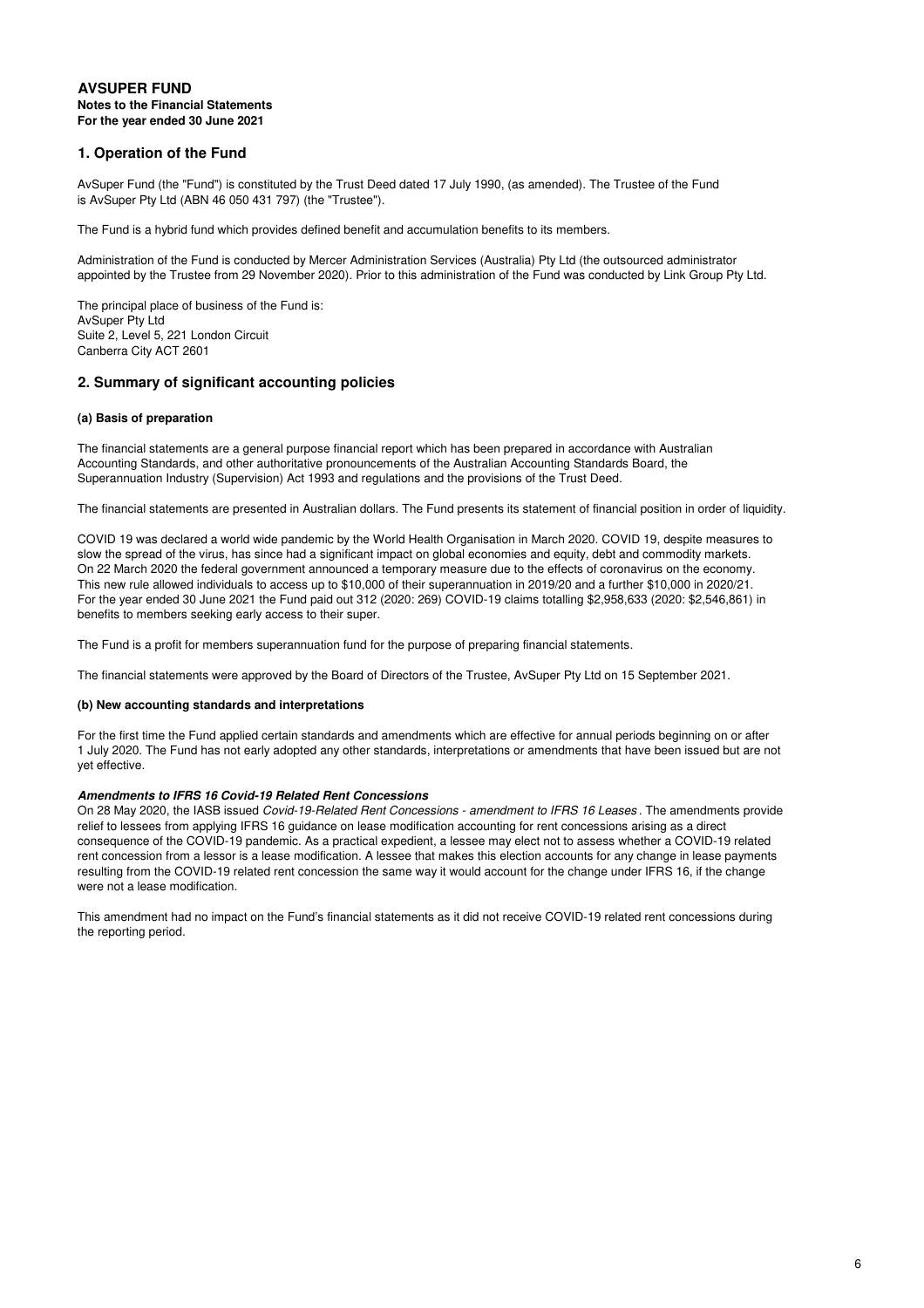#### **(b) New accounting standards and interpretations (continued)**

### **Amendments to IAS 1 and IAS 8 Definition of Material**

The amendments provide a new definition of material that states, "information is material if omitting, misstating or obscuring it could reasonably be expected to influence decisions that the primary users of general purpose financial statements make on the basis of those financial statements, which provide financial information about a specific reporting entity." The amendments clarify that materiality will depend on the nature or magnitude of information, either individually or in combination with other information, in the context of the financial statements. A misstatement of information is material if it could reasonably be expected to influence decisions made by the primary users.

This amendment had no impact on the Fund's financial statements.

#### **Accounting Standards and Interpretations issued but not yet effective**

Certain Australian Accounting Standards and Interpretations have been issued or amended but are not yet effective and have not been adopted by the Fund for the annual reporting period ended 30 June 2021. The impact of these standards and interpretations has been assessed and to the extent applicable to the Fund are outlined in the table below.

Standards and Interpretations that are not expected to have any impact on the Fund have not been included.

| <b>Accounting Standard and Nature</b>                                                                                                                                                                                                                                                                                                                                                                                                                                                                                                                         | Application<br>Date of Standard | Application<br>Date of Fund |  |
|---------------------------------------------------------------------------------------------------------------------------------------------------------------------------------------------------------------------------------------------------------------------------------------------------------------------------------------------------------------------------------------------------------------------------------------------------------------------------------------------------------------------------------------------------------------|---------------------------------|-----------------------------|--|
| AASB 2019-5 Amendments to Australian Accounting Standards<br>- Disclosure of the Effect of New IFRS Standards Not Yet Issued in Australia<br>This Standard amends AASB 1054 by adding a disclosure requirement for an entity<br>intending to comply with IFRS Standards to disclose the information specified in<br>paragraphs 30 and 31 of AASB 108 on the potential effect of an IFRS Standard that has<br>not yet been issued by the AASB so that such entity complying with Australian<br>Accounting Standards can assert compliance with IFRS Standards. | 1 Jan 2020                      | 1 Jul 2021                  |  |
| The impact of the adoption of AASB 2019-5 is not material to the Fund.                                                                                                                                                                                                                                                                                                                                                                                                                                                                                        |                                 |                             |  |
| AASB 2020-1 Amendments to AASs – Classification of Liabilities as Current<br>or Non-current<br>This Standard amends AASB 101 to clarify the requirements for classifying liabilities as<br>current or non-current. Specifically:<br>- the conditions which exist at the end of the reporting period are those which will<br>be used to determine if a right to defer settlement of a liability exists; and<br>- management's intention or expectation does not affect classification of liabilities.                                                          | 1 Jan 2022                      | 1 Jul 2023                  |  |
| The impact of the adoption of AASB 2020-1 is not material to the Fund.                                                                                                                                                                                                                                                                                                                                                                                                                                                                                        |                                 |                             |  |

#### **Other significant accounting policies**

The significant accounting policies have been consistently applied in the current financial year and the comparative period, unless otherwise stated. Where necessary, comparative information has been re-presented to be consistent with current period disclosures.

#### **(c) Consolidation**

The Fund is an investment entity and, as such, does not consolidate the entities it controls. Instead, the interest in its controlled entity, the Martin Currie Global Emerging Markets Fund, is classified as fair value through profit or loss and measured at fair value. Refer to Note 2(p) for further details.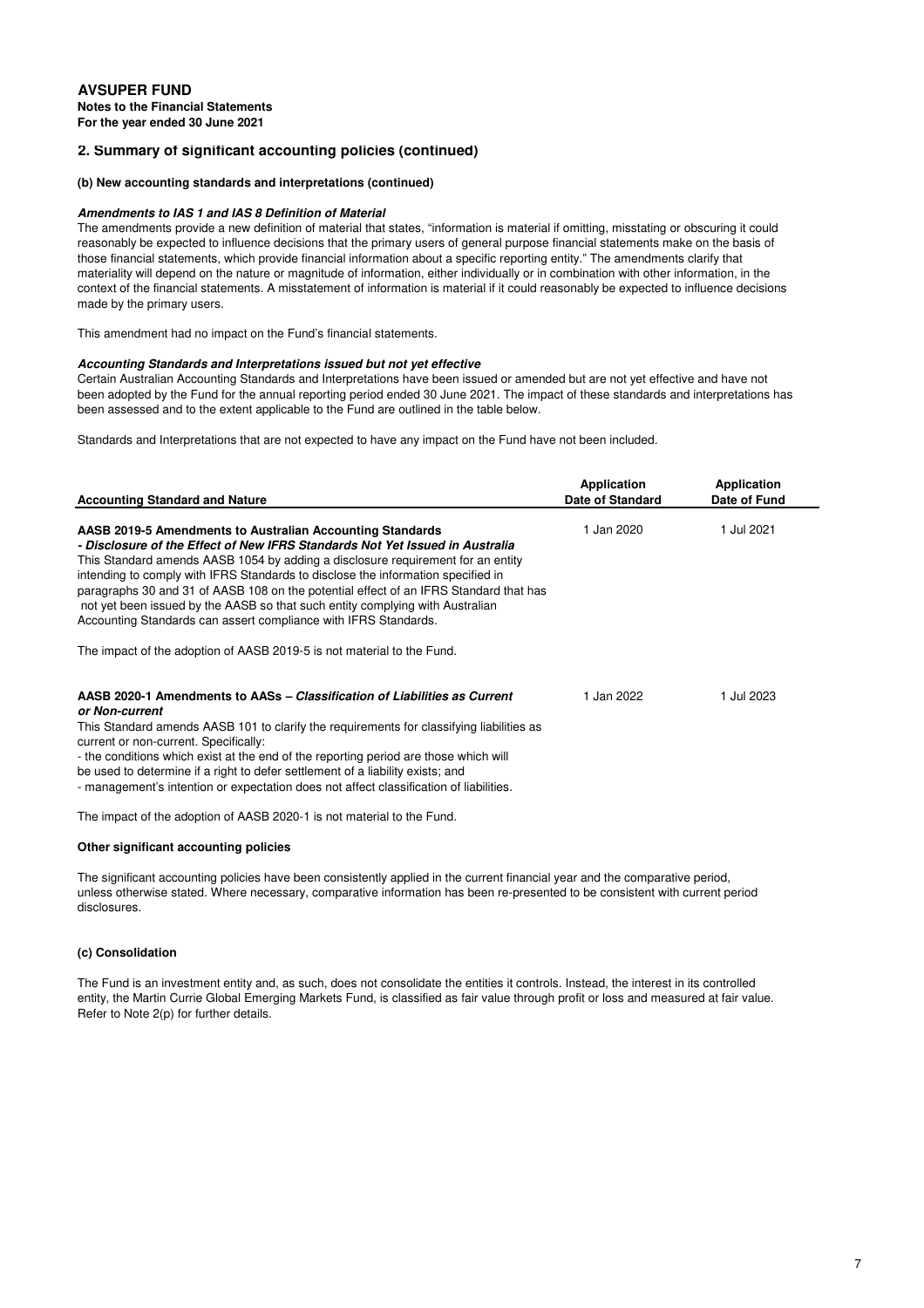#### **(d) Financial assets and liabilities**

#### (a) Classification

The Fund classifies its financial assets and financial liabilities into the categories discussed below in accordance with AASB 9. In applying that classification, a financial asset or financial liability is considered to be held for trading if:

- It is acquired or incurred principally for the purpose of selling or repurchasing it in the near term; or

 - On initial recognition, it is part of a portfolio of identified financial instruments that are managed together and for which there is evidence of a recent actual pattern of short-term profit-taking; or

- It is a derivative (except for a derivative that is a financial guarantee contract or a designated and effective hedging instrument).

#### Financial assets

Financial assets measured at FVPL.

A financial asset is measured at FVPL if:

 - Its contractual terms do not give rise to cash flows on specified dates that are solely payments of principal and interest (SPPI) on the principal amount outstanding; or

 - It is not held within a business model whose objective is either to collect contractual cash flows, or to both collect contractual cash flows and sell; or

 - At initial recognition, it is irrevocably designated as measured at FVPL when doing so eliminates or significantly reduces a measurement or recognition inconsistency that would otherwise arise from measuring assets or liabilities or recognising the gains and losses on them on different bases.

The Fund includes in this category:

- Financial instruments held for trading: this includes all instruments which are acquired principally for the purpose of generating

a profit from short-term fluctuations in price. This category also includes derivative contracts in an asset position.

- Receivables: this includes short-term receivables.

#### Financial liabilities

Financial liabilities measured at FVPL.

A financial liability is measured at FVPL if it meets the definition of held for trading.

The Fund includes in this category derivative contracts in a liability position and all payables.

### (b) Recognition

The Fund recognises a financial asset or financial liability when, and only when, it becomes a party to the contractual provisions of the instrument.

Purchases or sales of financial assets that require delivery of assets within the timeframe generally established by regulation or convention in the marketplace regular way trades are recognised on the trade date, i.e., the date that the Fund commits to purchase or sell the asset.

### (c) Derecognition

A financial asset (or, where applicable a part of a financial asset or part of a group of similar financial assets) is derecognised where:

i. The rights to receive cash flows from the asset have expired; or

- ii. The Fund has transferred its rights to receive cash flows from the asset or has assumed an obligation to pay the received cash flows in full without material delay to a third party under a 'pass-through' arrangement; and
- iii. Either (a) the Fund has transferred substantially all the risks and rewards of the asset, or (b) the Fund has neither transferred nor retained substantially all the risks and rewards of the asset, but has transferred control of the asset.

The Fund derecognises a financial liability when the obligation under the liability is discharged, cancelled or expires.

#### (d) Initial measurement

Financial assets and financial liabilities at fair value through profit or loss are recorded in the statement of financial position at fair value. All transaction costs for such instruments are recognised directly in the income statement.

For financial assets and liabilities where the fair value at initial recognition does not equal the transaction price, the Fund recognises the difference in the income statement, unless specified otherwise.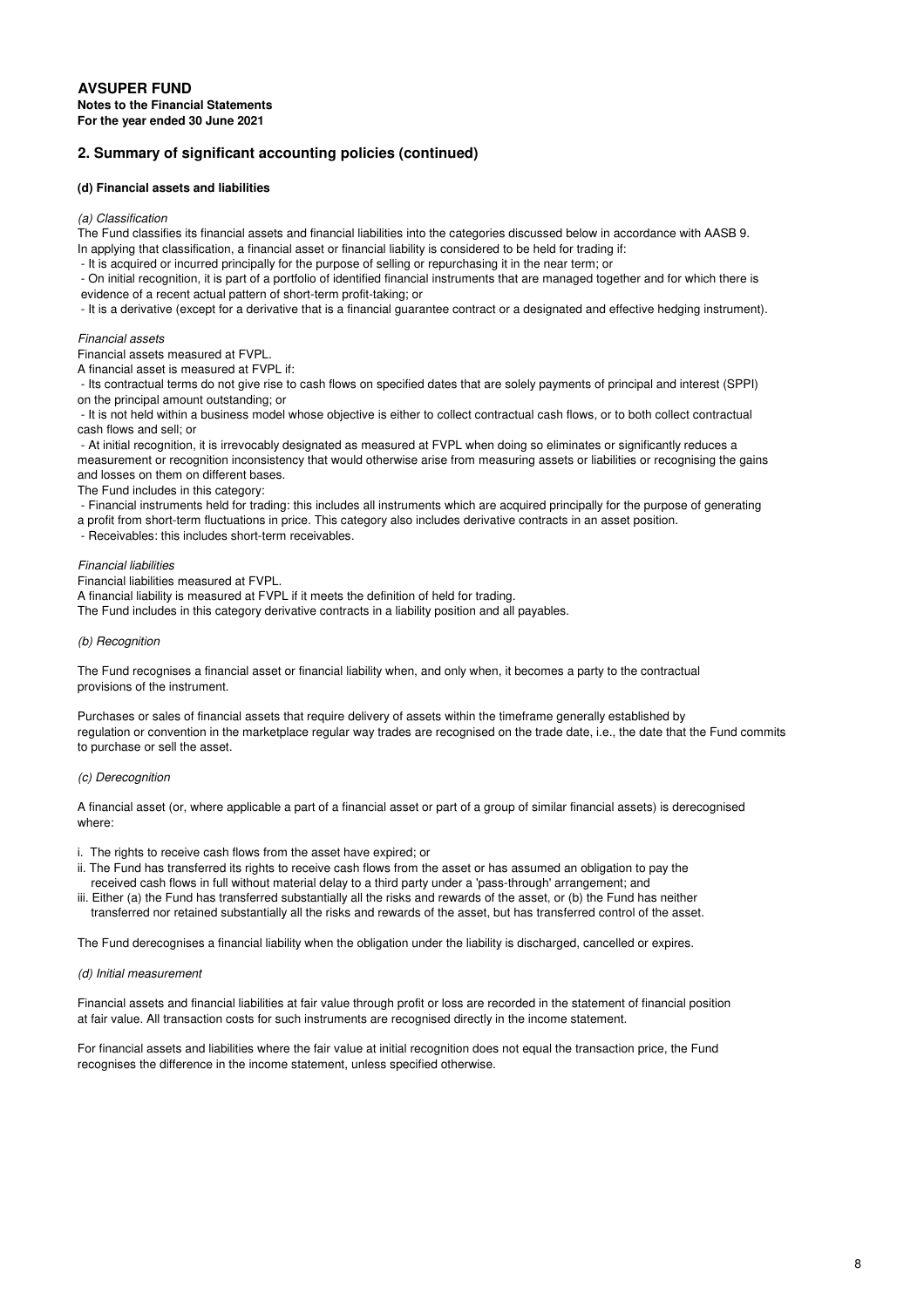### **(d) Financial assets and liabilities (continued)**

#### (e) Subsequent measurement

After initial measurement, the Fund measures financial instruments at fair value through profit or loss. Subsequent changes in the fair value of those instruments are recorded as 'changes in assets measured at fair value' through the income statement. Interest and dividends earned are recorded separately in 'interest revenue' and 'dividend revenue' in the income statement.

#### **(e) Fair value measurement**

Fair value is the price that would be received to sell an asset or paid to transfer a liability in an orderly transaction between market participants at the measurement date.

The fair value measurement is based on the presumption that the transaction to sell the asset or transfer the liability takes place either:

- In the principal market for the asset or liability, or
- In the absence of a principal market, in the most advantageous market for the asset or liability.

The principal or the most advantageous market must be accessible by the Fund.

The fair value of an asset or a liability is measured using the assumptions that market participants would use when pricing the asset or liability, assuming that market participants act in their economic best interest.

The Fund uses valuation techniques that are appropriate in the circumstances and for which sufficient data are available to measure fair value, maximising the use of relevant observable inputs and minimising the use of unobservable inputs.

All assets and liabilities for which fair value is measured or disclosed in the financial statements are categorised within the fair value hierarchy.

#### **(f) Cash and cash equivalents**

Cash and cash equivalents in the statement of financial position comprise cash at bank and in hand and short-term deposits with an original maturity of three months or less, which are subject to an insignificant risk of changes in value.

For the purposes of the statement of cash flows, cash and cash equivalents consist of cash and short-term deposits as defined above.

#### **(g) Receivables and payables**

Receivables and payables are carried at nominal amounts due and payable which approximate fair value. Receivables and payables are normally settled on 30 day terms. Payables respresent liabilities for goods and services provided to the Fund prior to the end of the financial year that are unpaid at year-end.

#### **(h) Property, plant and equipment**

Property, plant and equipment are stated at historical cost less accumulated depreciation and any accumulated impairment losses which approximates fair value.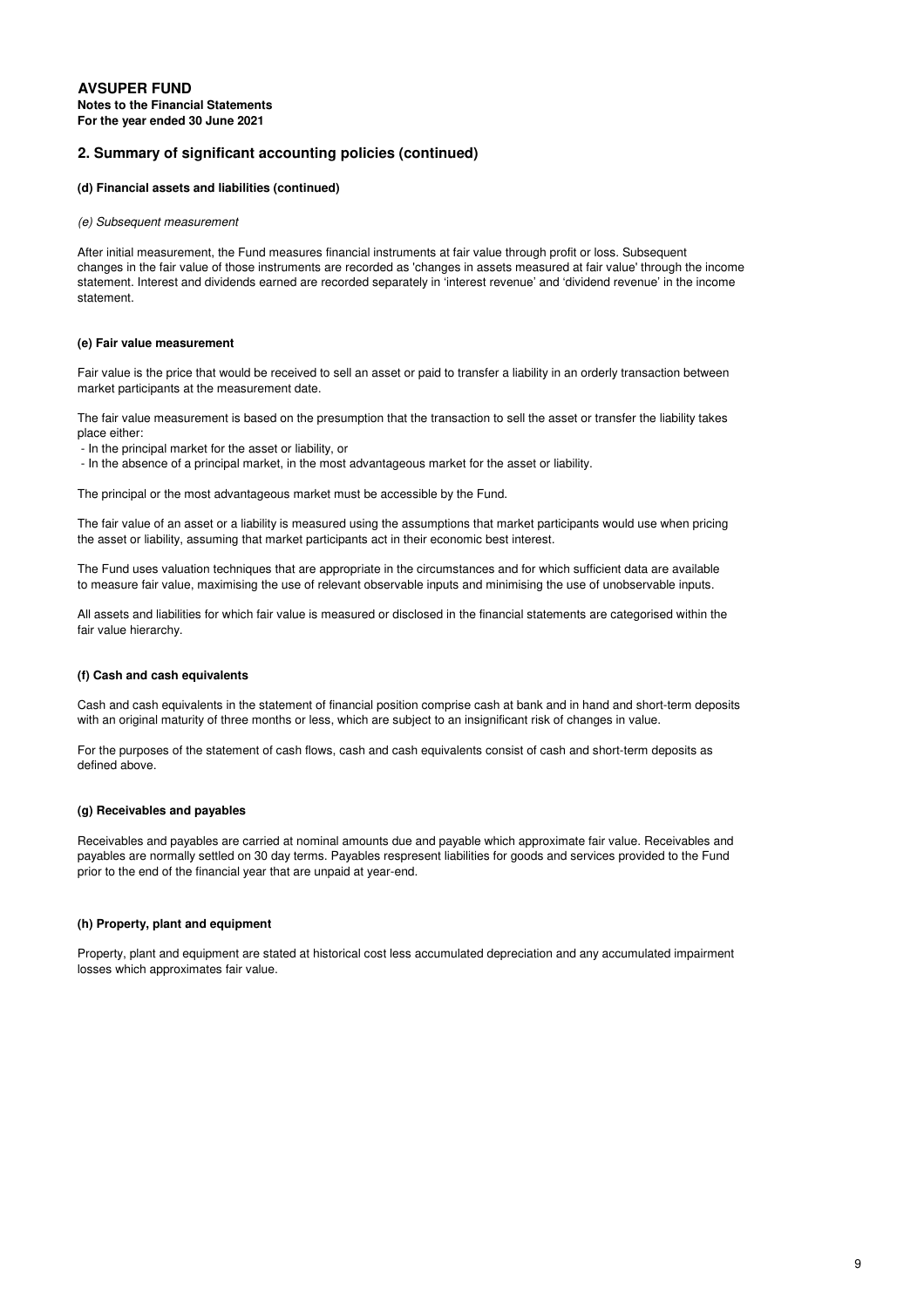#### **(i) Revenue recognition**

The specific recognition criteria described below must be met before revenue is recognised:

#### Changes in assets measured at fair value

Changes in the fair value of financial instruments are calculated as the difference between the fair value at sale, or at reporting date, and the fair value at the previous valuation point. All changes are recognised in the income statement.

#### **Interest**

Interest revenue on cash and other financial assets carried at fair value is recorded according to the terms of the contract and is recognised in the income statement.

#### Dividends and distributions

Dividend and distribution revenue is recognised when the Fund's right to receive payment is established. Revenue is presented gross of any non-recoverable withholding taxes, which are disclosed separately as a tax expense in the income statement.

#### **(j) Income tax**

The Fund is a complying superannuation fund for the purposes of the provisions of the Income Tax Assessment Act 1997. Accordingly, the concessional tax rate of 15% has been applied to the Fund's taxable income.

Income tax in the income statement for the year comprises current and deferred tax.

Current tax assets and liabilities are measured at the amount expected to be recovered from or paid to the taxation authorities. The tax rates and tax laws used to compute the amount are those that are enacted or substantively enacted by the reporting date.

Deferred tax is provided on all temporary differences at the reporting date between the tax bases of assets and liabilities and their carrying amounts for financial reporting purposes.

Deferred tax liabilities are recognised for all taxable temporary differences except:

- Where the deferred tax liability arises from the initial recognition of an asset or liability in a transaction that is not a business combination and, at the time of the transaction, affects neither the accounting profit nor taxable profit or loss.
- When the taxable temporary difference is associated with investments in subsidiaries, associates or interests in joint ventures, and the timing of the reversal of the temporary difference can be controlled and it is probable that the temporary difference will not reverse in the foreseeable future.

Deferred tax assets are recognised for all deductible temporary differences, carry-forward of unused tax assets and unused tax losses. Deferred tax assets are recognised to the extent that it is probable that taxable profit will be available against which the deductible temporary differences, and the carry-forward of unused tax assets and unused tax losses can be utilised, except:

- Where the deferred tax asset relating to the deductible temporary differences arises from the initial recognition of an asset or liability in a transaction that is not a business combination and, at the time of the transaction, affects neither the accounting profit nor the taxable profit or loss.
- In respect of deductible temporary differences associated with investments in subsidiaries, associates or interests in joint ventures, in which case a deferred tax asset is only recognised to the extent that it is probable that the temporary difference will reverse in the foreseeable future and taxable profit will be available against which the temporary difference can be utilised.

The carrying amount of deferred tax assets is reviewed at each reporting date and reduced to the extent that it is no longer probable that sufficient taxable profit will be available to allow all or part of the deferred tax asset to be utilised.

Unrecognised deferred tax assets are reassessed at each balance date and are recognised to the extent that it has become probable that future taxable profit will allow the deferred tax asset to be recovered. Deferred tax assets and liabilities are measured at the tax rates that are expected to apply to the year when the asset is realised or the liability is settled, based on tax rates (and tax laws) that have been enacted or substantively enacted at the reporting date.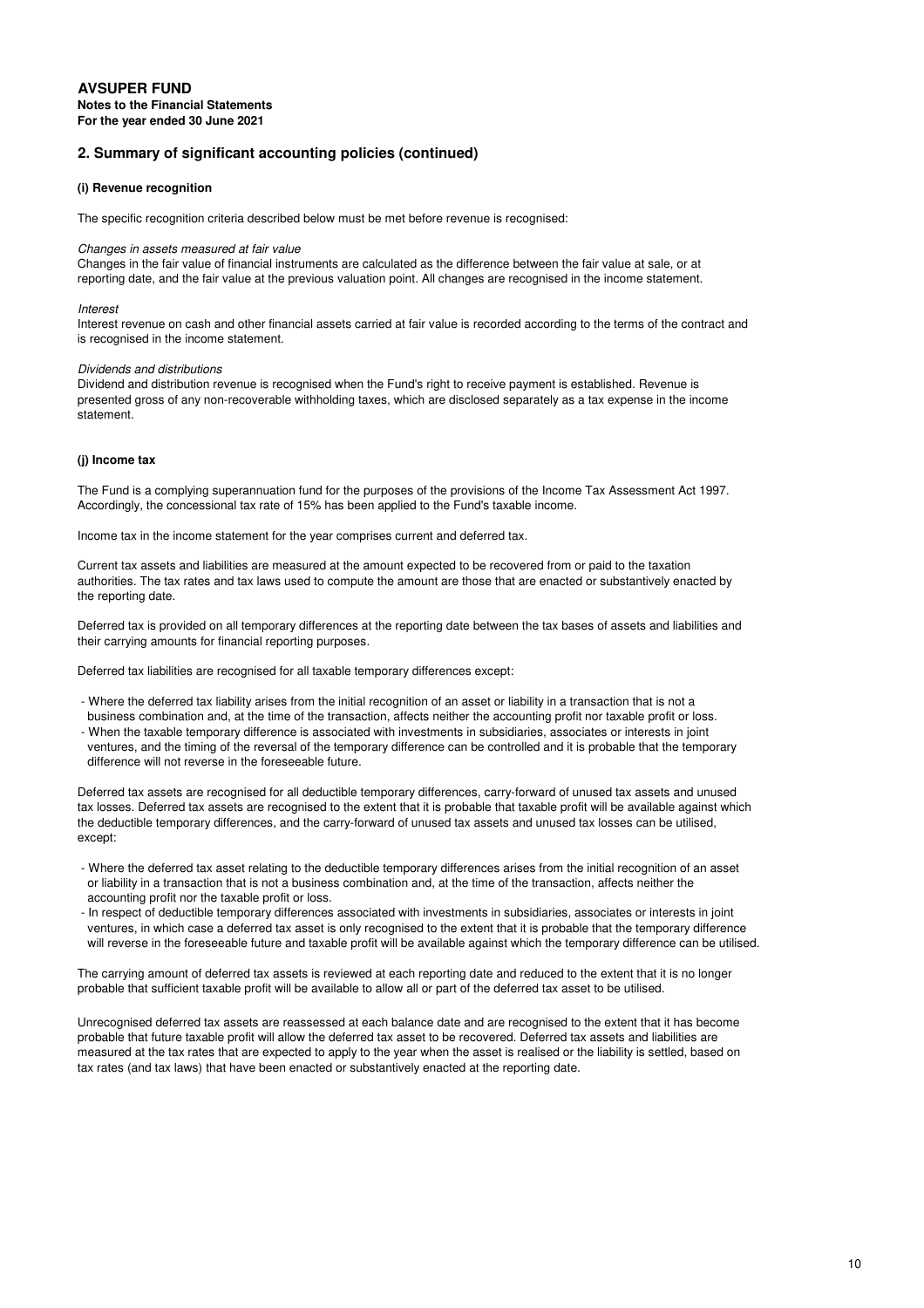#### **(j) Income tax (continued)**

Deferred tax assets and deferred tax liabilities are offset only if a legally enforceable right exists to set off current tax assets against current tax liabilities and the deferred tax assets and liabilities relate to the same taxable entity and the same taxation authority.

#### **(k) Goods and services tax ("GST")**

Revenue, expenses and assets are recognised net of the amount of GST, except:

- When the GST incurred on a sale or purchase of assets or services is not payable to or recoverable from the taxation authority, in which case the GST is recognised as part of the revenue or the expense item or as part of the cost of acquisition of the asset, as applicable; or
- When receivables and payables are stated with the amount of GST included.

The net amount of GST recoverable from, or payable to, the taxation authority is included as part of receivables or payables in the statement of financial position. Commitments and contingencies are disclosed net of the amount of GST recoverable from, or payable to, the taxation authority.

Cash flows are included in the statement of cash flows on a gross basis. The GST component of cash flows arising from investing activities, which is recoverable from, or payable to the taxation authority are classified as operating cash flows.

#### **(l) Superannuation contribution surcharge**

The Superannuation Laws Amendment (Abolition of Surcharge) Act 2005 abolishes both the superannuation contributions surcharge and the termination payments surcharge in respect of superannuation contributions and certain termination payments made or received on or after 1 July 2005. Assessments for surcharge in respect of contributions and payments for the year ended 30 June 2005 and prior years will continue to be issued and remain payable.

Superannuation contribution surcharge is levied on surchargeable contributions for a relevant year on the basis of the individual member's adjusted taxable income for that year. The liability for the superannuation contribution surcharge is recognised when the assessment is received, as the Trustee considers this is when it can be reliably measured.

The superannuation surcharge liability recognised by the Fund has been charged to the relevant members' accounts.

### **(m) Foreign currency**

The functional and presentation currency of the Fund is Australian Dollars, which is the currency of the primary economic environment in which it operates. The Fund's performance is evaluated and its liquidity managed in Australian Dollars. Therefore, the Australian Dollar is considered as the currency that most faithfully represents the economic effects of the underlying transactions, events and conditions.

Transactions in foreign currencies are initially recorded at the functional currency spot rate at the date of the transaction. Monetary assets and liabilities denominated in foreign currencies are retranslated at the functional currency spot rates of exchange at the reporting date.

Exchange differences arising on the settlement of monetary items or on translating monetary items at rates different from those at which they were translated on initial recognition during the period or in a previous financial report, are recognised in the income statement in the period in which they arise.

#### **(n) Member liabilities**

Member liabilities are measured as the amount of accrued benefits.

Defined benefit member liabilities are measured as the amount of investments that would be needed as at the reporting date to yield future net cash inflows that would be sufficient to meet accrued benefits as at that date when they are expected to fall due.

Defined contribution member liabilities are measured as the amount of member account balances as at the reporting date.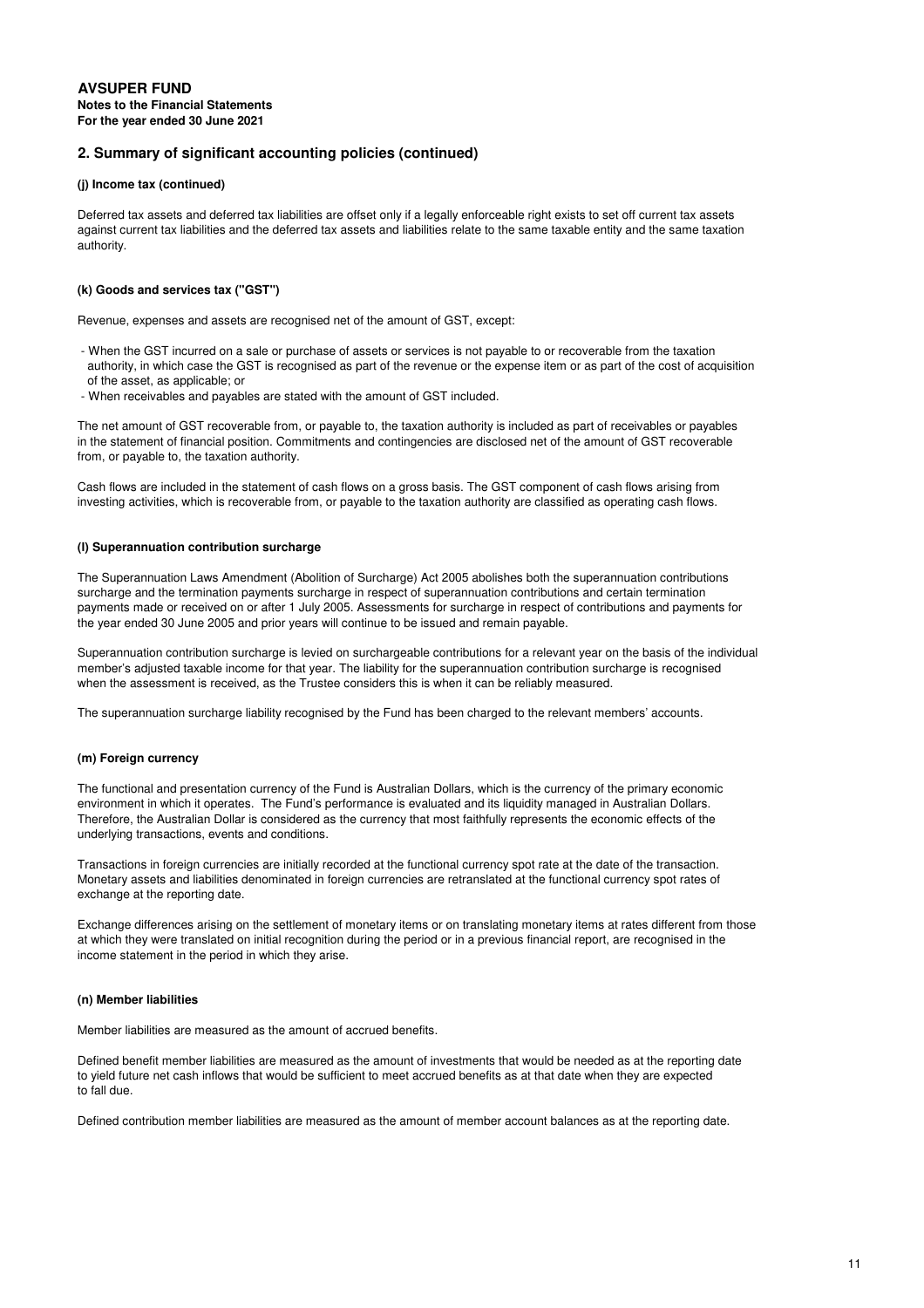#### **(o) Reserves**

The Trustee maintains an operational risk reserve to provide the Trustee with access to funds to protect members' interests and mitigate the impact of an adverse event. Other reserves relate to amounts that the Trustee has put aside for projects as part of its operation of the Fund.

#### **(p) Significant accounting judgements and estimates and assumptions**

The preparation of the Fund's financial statements requires management to make judgements, estimates and assumptions that affect the amounts recognised in the financial statements. However, uncertainty about these assumptions and estimates could result in outcomes that require a material adjustment to the carrying amount of the asset or liability affected in the future.

The Trustee has considered the impact of COVID-19 and other market volatility in preparing its financial statements. The specific areas of judgement noted below include consideration of the impact of COVID-19. Given the dynamic and evolving nature of COVID-19, changes to the estimates and outcomes that have been applied in the measurement of the Fund's assets and liabilities may rise in the future.

#### Fair value of investments

When the fair values of the investments recorded in the statement of financial position cannot be measured based on quoted prices in active markets, their fair value is measured using valuation techniques including a discounted cash flow model (DCF model). The inputs in these models are taken from observable markets where possible, but where this is not feasible, a degree of judgement is required to establish fair values. Judgements include considerations of inputs such as liquidity risk, credit risk and volatility.

Changes in assumptions about these factors could affect the reported fair value of these investments.

#### Assessment as investment entity

Entities that meet the definition of an investment entity within AASB 10 are required to measure their subsidiaries at fair value through profit or loss rather than consolidate them. The criteria which define an investment entity are, as follows:

- An entity that obtains funds from one or more investors for the purpose of providing those investors with investment services;

 - An entity that commits to its investors that its business purpose is to invest funds solely for returns from capital appreciation, investment income or both; and

- An entity that measures and evaluates the performance of substantially all of its investments on a fair value basis.

The Fund's product disclosure statement details its objective of providing services to members which includes investing in units in unlisted unit trusts, listed securities, foreign securities, fixed interest securities, other unlisted equities and derivative financial instruments for the purpose of returns in the form of investment income and capital appreciation.

The Fund reports to its members via an annual report, and to its management, via internal management reports, on a fair value basis. All investments are reported at fair value to the extent allowed by AASB 1056 in the Fund's annual report. The Fund has a clearly documented exit strategy for all of its investments.

The Trustee has also concluded that the Fund meets the additional characteristics of an investment entity, in that it has more than one investment; the investments are predominantly in the form of equities and similar securities; it has more than one investor and its investors are not related parties.

The Trustee has therefore concluded that the Fund meets the definition of an investment entity. These conclusions will be reassessed on an annual basis, if any of these criteria or characteristics change.

#### Valuation of defined benefit member liabilities

The amount of member liabilities in relation to defined benefits has been determined using actuarial valuation techniques and assumptions. An actuarial valuation involves making various assumptions about the future. Actual developments in the future may differ from these assumptions. The assumptions are in respect of member turnover, future investment returns, mortality rates and future salary increases. Due to the complexities involved in the valuation and its long term nature, defined benefit member liabilities are sensitive to changes in these assumptions. Assumptions are reviewed at each reporting date.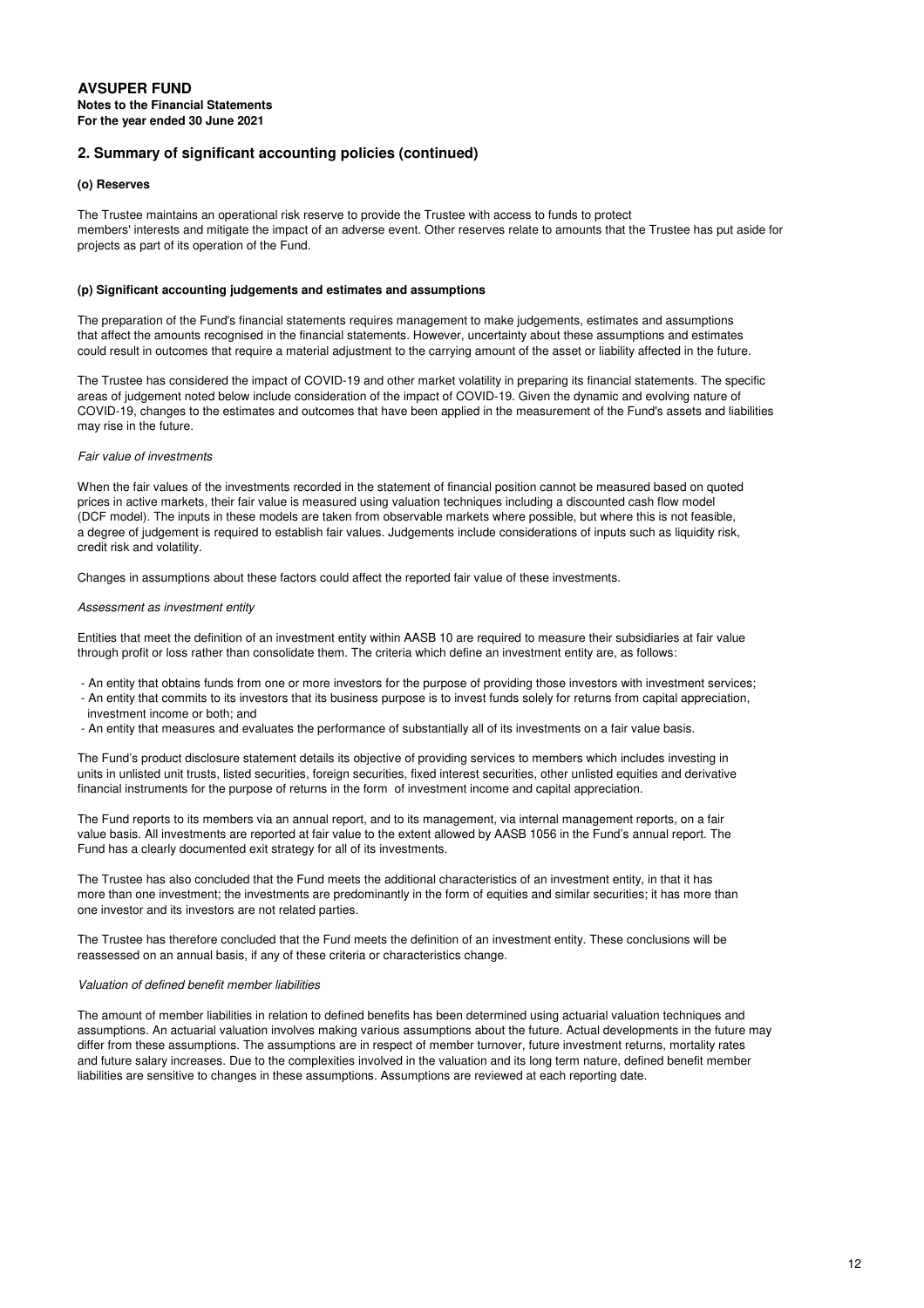#### **(q) Leases**

Leases are recognised, measured and presented in line with AASB 16 Leases.

#### Valuation of right-of-use assets and lease liabilities

The application of AASB 16 requires the Fund to make judgements that affect the valuation of right-of-use assets (refer Note 8) and the valuation of lease liabilities (refer Note 9). These include determining contracts within the scope of AASB 16, determining the contract terms and determining the interest rate used for discounting of future cash flows. This valuation equates to fair value.

The lease terms determined by the Fund comprises non-cancellable period of lease contracts, periods covered by an option to extend the lease if the Fund is reasonably certain to exercise that option and periods covered by an option to terminate the lease if the Fund is reasonably certain not to exercise that option. The lease terms are applied to determine the depreciation rate of right-of-use assets.

For leases with terms not exceeding twelve months and for leases of low-value assets (less than \$5,000), the Fund has exercised the optional exemptions. The lease payments under these contracts are recognised on a straight-line basis over the lease term as other operating expenses.

In all other leases in which the Fund acts as the lessee, the present value of future lease payments is recognised as a financial liability. This valuation equates to fair value.

Correspondingly, the right-of-use asset is recognised within property, plant and equipment at the present value of the lease liability.

The present value of the lease liability is determined using the discount rate representing the weighted average incremental borrowing rate. The weighted average incremental borrowing rate for the leased liabilities recognised as of 1 July 2020 was 3.25% p.a.

The right-of-use asset is depreciated on a straight-line basis over the lease term or, if shorter the useful life of the leased asset.

### **3. Defined contribution member liabilities**

Defined contribution member account balances are determined by unit prices that are based on the underlying investment movements.

Defined contribution members bear the investment risk relating to the underlying assets and unit prices used to measure the member liabilities. Unit prices are updated daily.

At 30 June 2021 \$21,238 (2020: \$13,515) has not been allocated to members. The amount not yet allocated to members' accounts consists of contributions received by the Fund that have not been able to be allocated to members as at reporting date.

Defined contribution member liabilities vest 100%.

During the year, employers contributed to the Fund at varying rates with a minimum of 9.5% (2020: 9.5%) superannuation guarantee contributions for accumulation members.

Refer to Note 18 for the Fund's management of the investment risks.

|                                                                     | 2021         | 2020         |
|---------------------------------------------------------------------|--------------|--------------|
|                                                                     |              |              |
| Defined contribution members liability at end of the financial year | .786,048,793 | .494,355,178 |

# **4. Defined benefit member liabilities**

The Trustee engages the Fund Actuary on an annual basis to measure the defined benefit member liabilities. The Fund has no information that would lead to adjustments to the assumptions.

The actuarial valuation of member liabilities reflects the actuarial assessment of the benefits accrued up to the reporting date and payable to members on retirement, resignation, death and disability. This annual assessment may result in an employer being required to make additional contributions to the Fund.

The key assumptions used to determine the values of accrued benefits for the Fund were:

- The future rate of investment earnings (net of investment taxes and fees): 4.1% p.a. (2020: 3.5% p.a.)

- The future rate of salary growth: 3.8% p.a. (2020: 3.1% p.a.)

The Trustee has a number of steps in place to manage the risks associated with the defined benefit plan. The Trustee engages the Fund Actuary to advise on the risks, including establishing suitable funding objectives. These funding objectives and the defined benefit plan's circumstances are taken into account by the Fund Actuary when recommending the required employer contribution levels.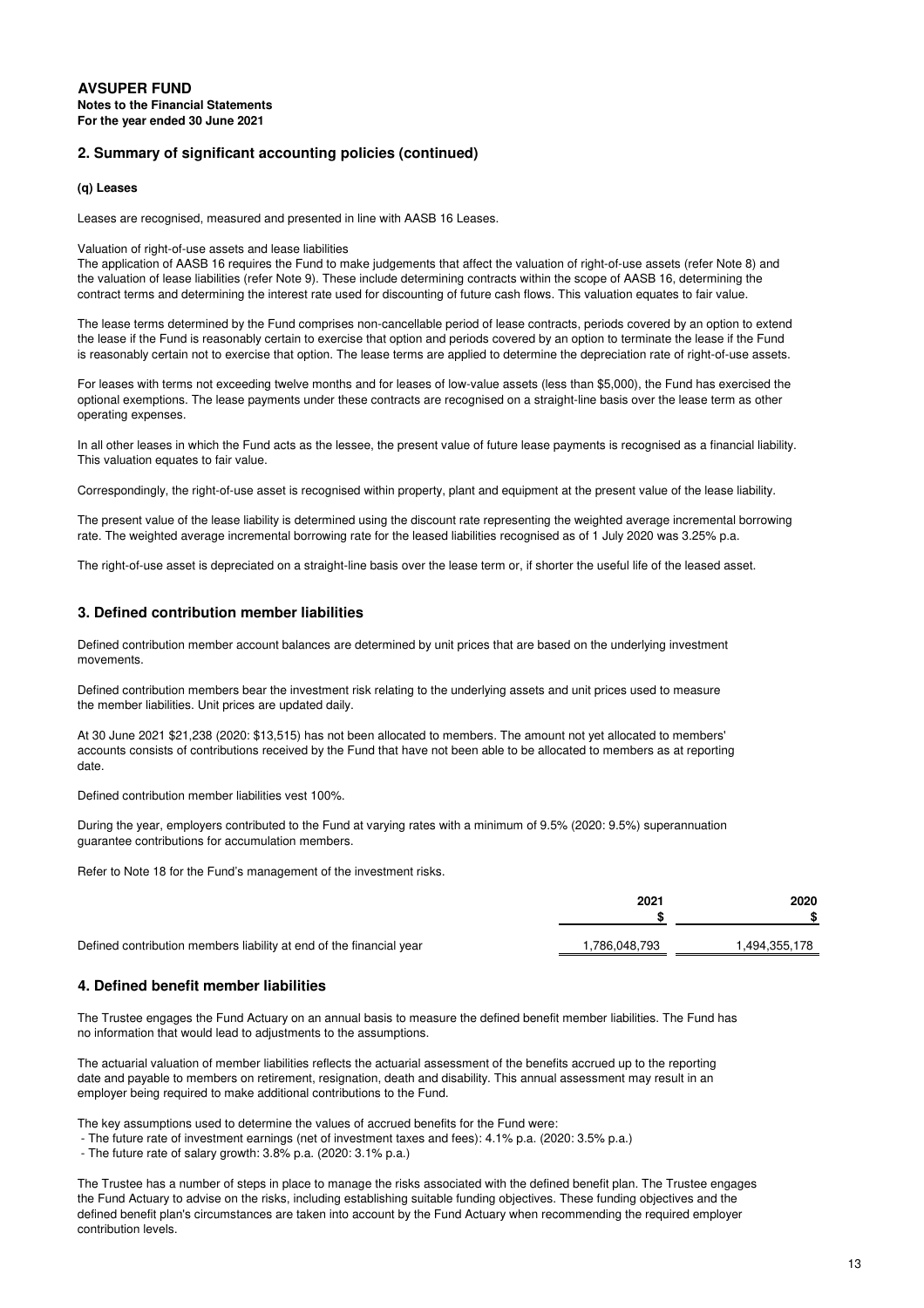# **4. Defined benefit member liabilities (continued)**

- i. The assumed future rate of investment earnings has been determined by reference to investment returns expected on an investment portfolio that reflects the opportunities reasonably available to the Fund in the investment markets, and also reflects the Fund's actual investments and investment strategy in respect of defined benefit member liabilities.
- ii. The assumed annual salary adjustment has been determined after discussion with the employer-sponsor. The assumption reflects current market rates for inflation, real economic growth, the share of economic growth of employees and promotional increases.

The other variables about which assumptions have been made in measuring defined benefit member liabilities and for which changes are not considered reasonably possible, or for which reasonably possible changes would not be expected to have a material effect, include: mortality and disability rates and retirement and resignation rates.

The following are sensitivity calculations on a univariate basis for the investment return and rate of salary adjustment assumptions for the defined benefit plan.

| Assumption                                                        |       | Assumed at<br>reporting date | Reasonable<br>possible change | Amount of (increase) /<br>decrease in member<br>liabilities<br>\$'000 |
|-------------------------------------------------------------------|-------|------------------------------|-------------------------------|-----------------------------------------------------------------------|
| Real Rate of Return<br>(Investment Return - Salary Increase Rate) | 2021: | 0.30%                        | $+0.5%$<br>$-0.5%$            | 26.018<br>(27, 852)                                                   |
|                                                                   | 2020: | 0.40%                        | $+0.5%$<br>$-0.5%$            | 28,312<br>(30, 363)                                                   |

The funding policy adopted in respect of the Fund is directed in ensuring that benefits accruing to members and beneficiaries are fully funded as the benefits fall due.

As such, in framing employer contribution rates, the Actuary has considered long-term trends in factors such as membership, salary growth, investment earnings and average market value of investments of the Fund. Thus, any difference between the Net Assets Available for Member Benefits and the Accrued Benefits has been anticipated.

During the year, the principal employer contributed to the Fund in respect of defined benefit members at the rate of 0% (2020: 0%) of gross salaries for Full members and at the rate of 3% (2020: 3%) for those employees who remain members of the Commonwealth Superannuation Scheme.

Employees who are Full members are able to make defined benefits contributions to the Fund at varying rates between 0% and 10% of salary for superannuation purposes. Employees may also make contributions to an accumulation account.

There was no additional one-off employer contribution made during the financial year ended 30 June 2021 (2020: Nil).

| 5. Defined benefits that are overfunded                                          | 2021        | 2020        |
|----------------------------------------------------------------------------------|-------------|-------------|
| AvSuper Fund defined benefit plan excess of assets over the value of liabilities | 245.387.082 | 178,376,446 |

The Fund remains in surplus.

Airservices Australia commenced a Contributions holiday from 1 July 2018. The Trustee remains satisfied that this will not adversely affect the financial position of the defined benefit division in the near term.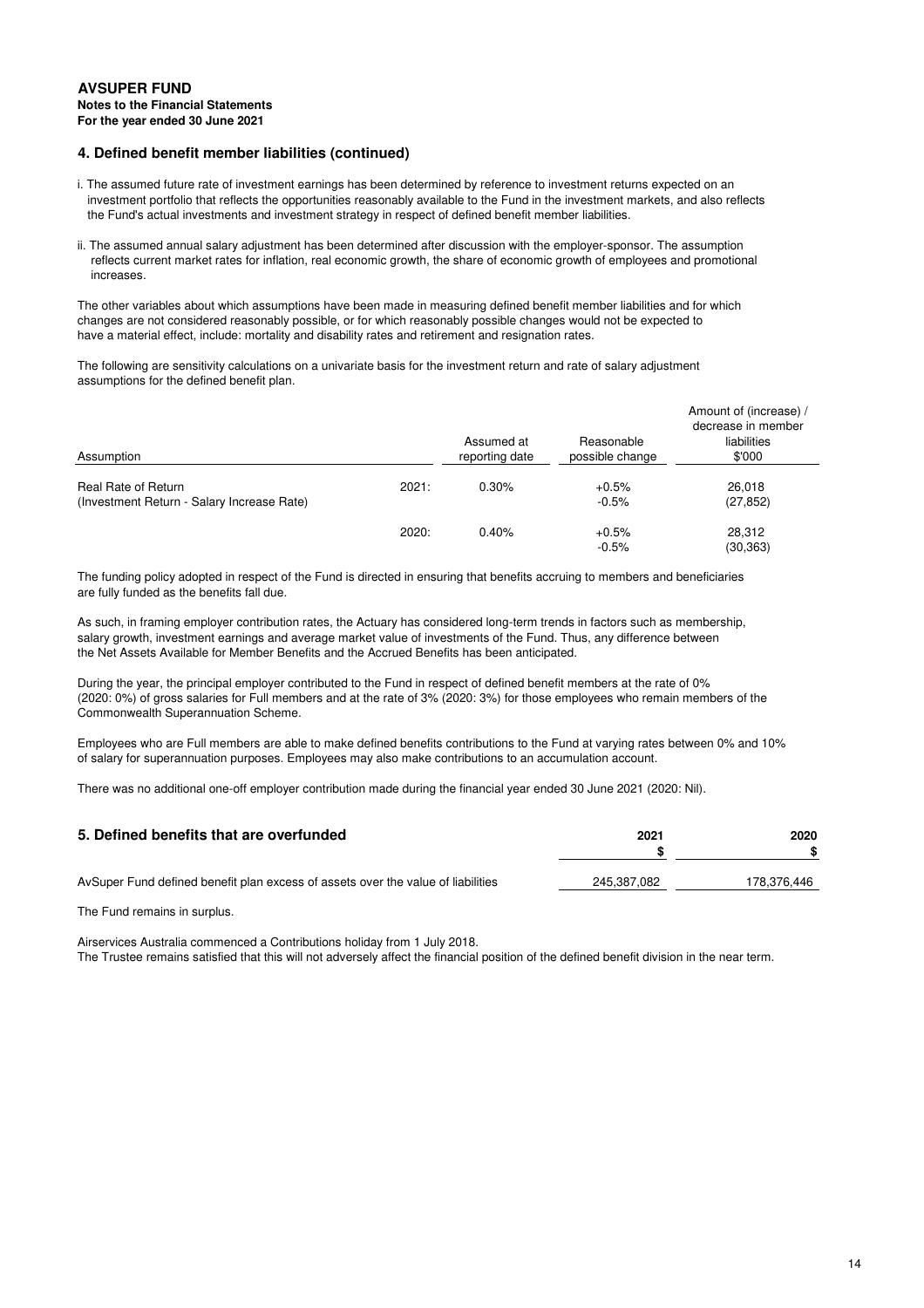# **6. Fair value of financial instruments**

# **(a) Classification of financial instruments under the fair value hierarchy**

AASB 13 requires disclosures relating to fair value measurements using a three-level fair value hierarchy. The level within which the fair value measurement is categorised in its entirety is determined on the basis of the lowest level input that is significant to the fair value measurement. Assessing the significance of a particular input requires judgement, considering factors specific to the asset or liability. The following table shows financial instruments recognised at fair value, categorised between those whose fair value is based on:

- Level 1 : Quoted (unadjusted) market prices in active markets for identical assets or liabilities

 - Level 2 : Valuation techniques for which the lowest level input that is significant to the fair value measurement is directly or indirectly observable

- Level 3 : Valuation techniques for which the lowest level input that is significant to the fair value measurement is unobservable

| Level <sub>2</sub><br>Level 1<br>Level 3<br>Total<br>\$<br>\$<br>\$<br>\$<br>Other interest bearing securities<br>222,365,850<br>222,365,850<br><b>Australian equities</b><br>Listed equity securities<br>636,257,909<br>636,257,909<br><b>International equities</b><br>Listed equity securities<br>763,066,931<br>763,066,931<br><b>Unlisted unit trusts</b><br><b>Fiduciary International Real Estate Fund</b><br>38,865<br>38,865<br>Fiduciary International Real Estate Fund 2<br>98,290<br>98,290<br>Yield Plus Infrastructure Property Fund<br>7,555,230<br>7,555,230<br><b>Investa Commercial Property Fund</b><br>148,639,200<br>148,639,200<br>GPT Wholesale Shopping Centre Fund<br>37,166,474<br>37,166,474<br>Kapstream Capital Fund<br>87,407,282<br>87,407,282<br>Aurum ISIS AU Dollar Fund<br>62,504,083<br>62,504,083<br>Bentham Syndicate Fund<br>54,519,344<br>54,519,344<br>SG Distressed Opp Fund IV<br>8,821,418<br>8,821,418<br>HayFin Direct Lending Fund<br>484,114<br>484,114<br>Partners Group Direct Equities Fund<br>44,984,722<br>44,984,722<br>HayFin Direct Lending Fund II<br>24,391,280<br>24,391,280<br>Coller International Fund VI<br>7,559,614<br>7,559,614<br>QIC Global Infrastructure Fund<br>47,083,080<br>47,083,080<br>Coller International III LP<br>9,546,653<br>9,546,653<br>Partners Group Direct Equity Fund 2019<br>16,254,985<br>16,254,985<br>Continuity Capital Private Equity Fund No 5<br>5,488,560<br>5,488,560<br>Flexstone Select Opportunities Fund II<br>12,189,741<br>12,189,741<br>Flexstone Global Opportunities Fund IV<br>7,841,646<br>7,841,646<br>Stone Harbor Emerging Markets Debt<br>52,001,944<br>52,001,944<br><b>Brookfield Super Core Infrastructure Partners</b><br>71,934,065<br>71,934,065<br>North Haven Infrastructure Partner III<br>24,093,231<br>24,093,231<br>256,432,653<br>474,171,168<br>730,603,821<br>$\overline{a}$<br><b>Derivative assets</b><br>10,800<br><b>Equity futures</b><br>10,800<br><b>Fixed interest futures</b><br>284,695<br>284,695<br>320,156<br>Forward foreign exchange contracts<br>320,156<br>615,651<br>$\overline{a}$<br>615,651<br>÷.<br><b>Derivative liabilities</b><br>(3,210)<br>(3,210)<br><b>Equity futures</b><br><b>Fixed interest futures</b><br>(14)<br>(14)<br>(15, 398, 472)<br>Forward foreign exchange contracts<br>(15,398,472)<br>(15,401,696)<br>(15, 401, 696)<br>1,621,690,690<br>241,646,608<br>474,171,168<br>2,337,508,466<br>Total |  | 30 June 2021 |  |
|----------------------------------------------------------------------------------------------------------------------------------------------------------------------------------------------------------------------------------------------------------------------------------------------------------------------------------------------------------------------------------------------------------------------------------------------------------------------------------------------------------------------------------------------------------------------------------------------------------------------------------------------------------------------------------------------------------------------------------------------------------------------------------------------------------------------------------------------------------------------------------------------------------------------------------------------------------------------------------------------------------------------------------------------------------------------------------------------------------------------------------------------------------------------------------------------------------------------------------------------------------------------------------------------------------------------------------------------------------------------------------------------------------------------------------------------------------------------------------------------------------------------------------------------------------------------------------------------------------------------------------------------------------------------------------------------------------------------------------------------------------------------------------------------------------------------------------------------------------------------------------------------------------------------------------------------------------------------------------------------------------------------------------------------------------------------------------------------------------------------------------------------------------------------------------------------------------------------------------------------------------------------------------------------------------------------------------------------------------------------------------------------------------------------------------------------------------------------------|--|--------------|--|
|                                                                                                                                                                                                                                                                                                                                                                                                                                                                                                                                                                                                                                                                                                                                                                                                                                                                                                                                                                                                                                                                                                                                                                                                                                                                                                                                                                                                                                                                                                                                                                                                                                                                                                                                                                                                                                                                                                                                                                                                                                                                                                                                                                                                                                                                                                                                                                                                                                                                            |  |              |  |
|                                                                                                                                                                                                                                                                                                                                                                                                                                                                                                                                                                                                                                                                                                                                                                                                                                                                                                                                                                                                                                                                                                                                                                                                                                                                                                                                                                                                                                                                                                                                                                                                                                                                                                                                                                                                                                                                                                                                                                                                                                                                                                                                                                                                                                                                                                                                                                                                                                                                            |  |              |  |
|                                                                                                                                                                                                                                                                                                                                                                                                                                                                                                                                                                                                                                                                                                                                                                                                                                                                                                                                                                                                                                                                                                                                                                                                                                                                                                                                                                                                                                                                                                                                                                                                                                                                                                                                                                                                                                                                                                                                                                                                                                                                                                                                                                                                                                                                                                                                                                                                                                                                            |  |              |  |
|                                                                                                                                                                                                                                                                                                                                                                                                                                                                                                                                                                                                                                                                                                                                                                                                                                                                                                                                                                                                                                                                                                                                                                                                                                                                                                                                                                                                                                                                                                                                                                                                                                                                                                                                                                                                                                                                                                                                                                                                                                                                                                                                                                                                                                                                                                                                                                                                                                                                            |  |              |  |
|                                                                                                                                                                                                                                                                                                                                                                                                                                                                                                                                                                                                                                                                                                                                                                                                                                                                                                                                                                                                                                                                                                                                                                                                                                                                                                                                                                                                                                                                                                                                                                                                                                                                                                                                                                                                                                                                                                                                                                                                                                                                                                                                                                                                                                                                                                                                                                                                                                                                            |  |              |  |
|                                                                                                                                                                                                                                                                                                                                                                                                                                                                                                                                                                                                                                                                                                                                                                                                                                                                                                                                                                                                                                                                                                                                                                                                                                                                                                                                                                                                                                                                                                                                                                                                                                                                                                                                                                                                                                                                                                                                                                                                                                                                                                                                                                                                                                                                                                                                                                                                                                                                            |  |              |  |
|                                                                                                                                                                                                                                                                                                                                                                                                                                                                                                                                                                                                                                                                                                                                                                                                                                                                                                                                                                                                                                                                                                                                                                                                                                                                                                                                                                                                                                                                                                                                                                                                                                                                                                                                                                                                                                                                                                                                                                                                                                                                                                                                                                                                                                                                                                                                                                                                                                                                            |  |              |  |
|                                                                                                                                                                                                                                                                                                                                                                                                                                                                                                                                                                                                                                                                                                                                                                                                                                                                                                                                                                                                                                                                                                                                                                                                                                                                                                                                                                                                                                                                                                                                                                                                                                                                                                                                                                                                                                                                                                                                                                                                                                                                                                                                                                                                                                                                                                                                                                                                                                                                            |  |              |  |
|                                                                                                                                                                                                                                                                                                                                                                                                                                                                                                                                                                                                                                                                                                                                                                                                                                                                                                                                                                                                                                                                                                                                                                                                                                                                                                                                                                                                                                                                                                                                                                                                                                                                                                                                                                                                                                                                                                                                                                                                                                                                                                                                                                                                                                                                                                                                                                                                                                                                            |  |              |  |
|                                                                                                                                                                                                                                                                                                                                                                                                                                                                                                                                                                                                                                                                                                                                                                                                                                                                                                                                                                                                                                                                                                                                                                                                                                                                                                                                                                                                                                                                                                                                                                                                                                                                                                                                                                                                                                                                                                                                                                                                                                                                                                                                                                                                                                                                                                                                                                                                                                                                            |  |              |  |
|                                                                                                                                                                                                                                                                                                                                                                                                                                                                                                                                                                                                                                                                                                                                                                                                                                                                                                                                                                                                                                                                                                                                                                                                                                                                                                                                                                                                                                                                                                                                                                                                                                                                                                                                                                                                                                                                                                                                                                                                                                                                                                                                                                                                                                                                                                                                                                                                                                                                            |  |              |  |
|                                                                                                                                                                                                                                                                                                                                                                                                                                                                                                                                                                                                                                                                                                                                                                                                                                                                                                                                                                                                                                                                                                                                                                                                                                                                                                                                                                                                                                                                                                                                                                                                                                                                                                                                                                                                                                                                                                                                                                                                                                                                                                                                                                                                                                                                                                                                                                                                                                                                            |  |              |  |
|                                                                                                                                                                                                                                                                                                                                                                                                                                                                                                                                                                                                                                                                                                                                                                                                                                                                                                                                                                                                                                                                                                                                                                                                                                                                                                                                                                                                                                                                                                                                                                                                                                                                                                                                                                                                                                                                                                                                                                                                                                                                                                                                                                                                                                                                                                                                                                                                                                                                            |  |              |  |
|                                                                                                                                                                                                                                                                                                                                                                                                                                                                                                                                                                                                                                                                                                                                                                                                                                                                                                                                                                                                                                                                                                                                                                                                                                                                                                                                                                                                                                                                                                                                                                                                                                                                                                                                                                                                                                                                                                                                                                                                                                                                                                                                                                                                                                                                                                                                                                                                                                                                            |  |              |  |
|                                                                                                                                                                                                                                                                                                                                                                                                                                                                                                                                                                                                                                                                                                                                                                                                                                                                                                                                                                                                                                                                                                                                                                                                                                                                                                                                                                                                                                                                                                                                                                                                                                                                                                                                                                                                                                                                                                                                                                                                                                                                                                                                                                                                                                                                                                                                                                                                                                                                            |  |              |  |
|                                                                                                                                                                                                                                                                                                                                                                                                                                                                                                                                                                                                                                                                                                                                                                                                                                                                                                                                                                                                                                                                                                                                                                                                                                                                                                                                                                                                                                                                                                                                                                                                                                                                                                                                                                                                                                                                                                                                                                                                                                                                                                                                                                                                                                                                                                                                                                                                                                                                            |  |              |  |
|                                                                                                                                                                                                                                                                                                                                                                                                                                                                                                                                                                                                                                                                                                                                                                                                                                                                                                                                                                                                                                                                                                                                                                                                                                                                                                                                                                                                                                                                                                                                                                                                                                                                                                                                                                                                                                                                                                                                                                                                                                                                                                                                                                                                                                                                                                                                                                                                                                                                            |  |              |  |
|                                                                                                                                                                                                                                                                                                                                                                                                                                                                                                                                                                                                                                                                                                                                                                                                                                                                                                                                                                                                                                                                                                                                                                                                                                                                                                                                                                                                                                                                                                                                                                                                                                                                                                                                                                                                                                                                                                                                                                                                                                                                                                                                                                                                                                                                                                                                                                                                                                                                            |  |              |  |
|                                                                                                                                                                                                                                                                                                                                                                                                                                                                                                                                                                                                                                                                                                                                                                                                                                                                                                                                                                                                                                                                                                                                                                                                                                                                                                                                                                                                                                                                                                                                                                                                                                                                                                                                                                                                                                                                                                                                                                                                                                                                                                                                                                                                                                                                                                                                                                                                                                                                            |  |              |  |
|                                                                                                                                                                                                                                                                                                                                                                                                                                                                                                                                                                                                                                                                                                                                                                                                                                                                                                                                                                                                                                                                                                                                                                                                                                                                                                                                                                                                                                                                                                                                                                                                                                                                                                                                                                                                                                                                                                                                                                                                                                                                                                                                                                                                                                                                                                                                                                                                                                                                            |  |              |  |
|                                                                                                                                                                                                                                                                                                                                                                                                                                                                                                                                                                                                                                                                                                                                                                                                                                                                                                                                                                                                                                                                                                                                                                                                                                                                                                                                                                                                                                                                                                                                                                                                                                                                                                                                                                                                                                                                                                                                                                                                                                                                                                                                                                                                                                                                                                                                                                                                                                                                            |  |              |  |
|                                                                                                                                                                                                                                                                                                                                                                                                                                                                                                                                                                                                                                                                                                                                                                                                                                                                                                                                                                                                                                                                                                                                                                                                                                                                                                                                                                                                                                                                                                                                                                                                                                                                                                                                                                                                                                                                                                                                                                                                                                                                                                                                                                                                                                                                                                                                                                                                                                                                            |  |              |  |
|                                                                                                                                                                                                                                                                                                                                                                                                                                                                                                                                                                                                                                                                                                                                                                                                                                                                                                                                                                                                                                                                                                                                                                                                                                                                                                                                                                                                                                                                                                                                                                                                                                                                                                                                                                                                                                                                                                                                                                                                                                                                                                                                                                                                                                                                                                                                                                                                                                                                            |  |              |  |
|                                                                                                                                                                                                                                                                                                                                                                                                                                                                                                                                                                                                                                                                                                                                                                                                                                                                                                                                                                                                                                                                                                                                                                                                                                                                                                                                                                                                                                                                                                                                                                                                                                                                                                                                                                                                                                                                                                                                                                                                                                                                                                                                                                                                                                                                                                                                                                                                                                                                            |  |              |  |
|                                                                                                                                                                                                                                                                                                                                                                                                                                                                                                                                                                                                                                                                                                                                                                                                                                                                                                                                                                                                                                                                                                                                                                                                                                                                                                                                                                                                                                                                                                                                                                                                                                                                                                                                                                                                                                                                                                                                                                                                                                                                                                                                                                                                                                                                                                                                                                                                                                                                            |  |              |  |
|                                                                                                                                                                                                                                                                                                                                                                                                                                                                                                                                                                                                                                                                                                                                                                                                                                                                                                                                                                                                                                                                                                                                                                                                                                                                                                                                                                                                                                                                                                                                                                                                                                                                                                                                                                                                                                                                                                                                                                                                                                                                                                                                                                                                                                                                                                                                                                                                                                                                            |  |              |  |
|                                                                                                                                                                                                                                                                                                                                                                                                                                                                                                                                                                                                                                                                                                                                                                                                                                                                                                                                                                                                                                                                                                                                                                                                                                                                                                                                                                                                                                                                                                                                                                                                                                                                                                                                                                                                                                                                                                                                                                                                                                                                                                                                                                                                                                                                                                                                                                                                                                                                            |  |              |  |
|                                                                                                                                                                                                                                                                                                                                                                                                                                                                                                                                                                                                                                                                                                                                                                                                                                                                                                                                                                                                                                                                                                                                                                                                                                                                                                                                                                                                                                                                                                                                                                                                                                                                                                                                                                                                                                                                                                                                                                                                                                                                                                                                                                                                                                                                                                                                                                                                                                                                            |  |              |  |
|                                                                                                                                                                                                                                                                                                                                                                                                                                                                                                                                                                                                                                                                                                                                                                                                                                                                                                                                                                                                                                                                                                                                                                                                                                                                                                                                                                                                                                                                                                                                                                                                                                                                                                                                                                                                                                                                                                                                                                                                                                                                                                                                                                                                                                                                                                                                                                                                                                                                            |  |              |  |
|                                                                                                                                                                                                                                                                                                                                                                                                                                                                                                                                                                                                                                                                                                                                                                                                                                                                                                                                                                                                                                                                                                                                                                                                                                                                                                                                                                                                                                                                                                                                                                                                                                                                                                                                                                                                                                                                                                                                                                                                                                                                                                                                                                                                                                                                                                                                                                                                                                                                            |  |              |  |
|                                                                                                                                                                                                                                                                                                                                                                                                                                                                                                                                                                                                                                                                                                                                                                                                                                                                                                                                                                                                                                                                                                                                                                                                                                                                                                                                                                                                                                                                                                                                                                                                                                                                                                                                                                                                                                                                                                                                                                                                                                                                                                                                                                                                                                                                                                                                                                                                                                                                            |  |              |  |
|                                                                                                                                                                                                                                                                                                                                                                                                                                                                                                                                                                                                                                                                                                                                                                                                                                                                                                                                                                                                                                                                                                                                                                                                                                                                                                                                                                                                                                                                                                                                                                                                                                                                                                                                                                                                                                                                                                                                                                                                                                                                                                                                                                                                                                                                                                                                                                                                                                                                            |  |              |  |
|                                                                                                                                                                                                                                                                                                                                                                                                                                                                                                                                                                                                                                                                                                                                                                                                                                                                                                                                                                                                                                                                                                                                                                                                                                                                                                                                                                                                                                                                                                                                                                                                                                                                                                                                                                                                                                                                                                                                                                                                                                                                                                                                                                                                                                                                                                                                                                                                                                                                            |  |              |  |
|                                                                                                                                                                                                                                                                                                                                                                                                                                                                                                                                                                                                                                                                                                                                                                                                                                                                                                                                                                                                                                                                                                                                                                                                                                                                                                                                                                                                                                                                                                                                                                                                                                                                                                                                                                                                                                                                                                                                                                                                                                                                                                                                                                                                                                                                                                                                                                                                                                                                            |  |              |  |
|                                                                                                                                                                                                                                                                                                                                                                                                                                                                                                                                                                                                                                                                                                                                                                                                                                                                                                                                                                                                                                                                                                                                                                                                                                                                                                                                                                                                                                                                                                                                                                                                                                                                                                                                                                                                                                                                                                                                                                                                                                                                                                                                                                                                                                                                                                                                                                                                                                                                            |  |              |  |
|                                                                                                                                                                                                                                                                                                                                                                                                                                                                                                                                                                                                                                                                                                                                                                                                                                                                                                                                                                                                                                                                                                                                                                                                                                                                                                                                                                                                                                                                                                                                                                                                                                                                                                                                                                                                                                                                                                                                                                                                                                                                                                                                                                                                                                                                                                                                                                                                                                                                            |  |              |  |
|                                                                                                                                                                                                                                                                                                                                                                                                                                                                                                                                                                                                                                                                                                                                                                                                                                                                                                                                                                                                                                                                                                                                                                                                                                                                                                                                                                                                                                                                                                                                                                                                                                                                                                                                                                                                                                                                                                                                                                                                                                                                                                                                                                                                                                                                                                                                                                                                                                                                            |  |              |  |
|                                                                                                                                                                                                                                                                                                                                                                                                                                                                                                                                                                                                                                                                                                                                                                                                                                                                                                                                                                                                                                                                                                                                                                                                                                                                                                                                                                                                                                                                                                                                                                                                                                                                                                                                                                                                                                                                                                                                                                                                                                                                                                                                                                                                                                                                                                                                                                                                                                                                            |  |              |  |
|                                                                                                                                                                                                                                                                                                                                                                                                                                                                                                                                                                                                                                                                                                                                                                                                                                                                                                                                                                                                                                                                                                                                                                                                                                                                                                                                                                                                                                                                                                                                                                                                                                                                                                                                                                                                                                                                                                                                                                                                                                                                                                                                                                                                                                                                                                                                                                                                                                                                            |  |              |  |
|                                                                                                                                                                                                                                                                                                                                                                                                                                                                                                                                                                                                                                                                                                                                                                                                                                                                                                                                                                                                                                                                                                                                                                                                                                                                                                                                                                                                                                                                                                                                                                                                                                                                                                                                                                                                                                                                                                                                                                                                                                                                                                                                                                                                                                                                                                                                                                                                                                                                            |  |              |  |
|                                                                                                                                                                                                                                                                                                                                                                                                                                                                                                                                                                                                                                                                                                                                                                                                                                                                                                                                                                                                                                                                                                                                                                                                                                                                                                                                                                                                                                                                                                                                                                                                                                                                                                                                                                                                                                                                                                                                                                                                                                                                                                                                                                                                                                                                                                                                                                                                                                                                            |  |              |  |
|                                                                                                                                                                                                                                                                                                                                                                                                                                                                                                                                                                                                                                                                                                                                                                                                                                                                                                                                                                                                                                                                                                                                                                                                                                                                                                                                                                                                                                                                                                                                                                                                                                                                                                                                                                                                                                                                                                                                                                                                                                                                                                                                                                                                                                                                                                                                                                                                                                                                            |  |              |  |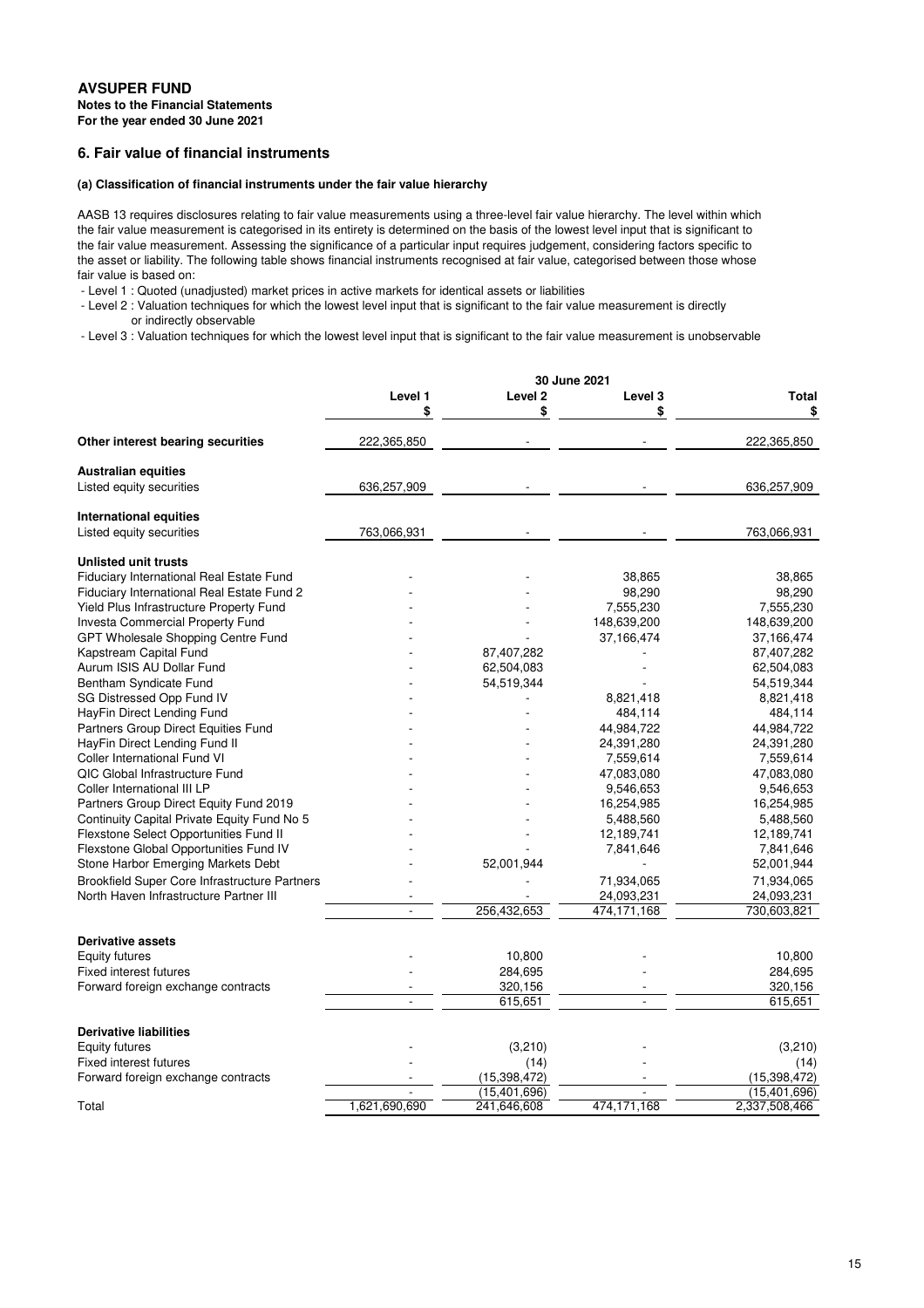# **6. Fair value of financial instruments (continued)**

# **(a) Classification of financial instruments under the fair value hierarchy (continued)**

|                                                        | Level 1       | Level <sub>2</sub> | Level 3     | Total          |
|--------------------------------------------------------|---------------|--------------------|-------------|----------------|
|                                                        | \$            | \$                 | \$          | \$             |
| Other interest bearing securities                      | 218,289,069   |                    |             | 218,289,069    |
| <b>Australian equities</b><br>Listed equity securities | 496,947,778   |                    |             | 496,947,778    |
|                                                        |               |                    |             |                |
| International equities                                 |               |                    |             |                |
| Listed equity securities                               | 515,112,628   |                    |             | 515,112,628    |
| <b>Unlisted unit trusts</b>                            |               |                    |             |                |
| <b>Fiduciary International Real Estate Funds</b>       |               |                    | 184,472     | 184,472        |
| Yield Plus Infrastructure Property Fund                |               |                    | 8,206,352   | 8,206,352      |
| <b>Investa Commercial Property Fund</b>                |               |                    | 141,356,257 | 141,356,257    |
| GPT Wholesale Shopping Centre Fund                     |               |                    | 36,282,820  | 36,282,820     |
| Kapstream Capital Fund                                 |               | 102,499,013        |             | 102,499,013    |
| Aurum ISIS AU Dollar Fund                              |               | 54,462,164         |             |                |
|                                                        |               |                    |             | 54,462,164     |
| Bentham Syndicate Fund                                 |               | 62,087,189         |             | 62,087,189     |
| SG Distressed Opp Fund IV                              |               |                    | 10,100,481  | 10,100,481     |
| HayFin Direct Lending Funds                            |               |                    | 32,604,916  | 32,604,916     |
| Partners Group Direct Equities Fund                    |               |                    | 32,669,525  | 32,669,525     |
| <b>Coller International Fund VI</b>                    |               |                    | 9,145,999   | 9,145,999      |
| QIC Global Infrastructure Fund                         |               |                    | 35,686,320  | 35,686,320     |
| Atlas Infrastructure Australian Feeder Fund            | 77,709,240    |                    |             | 77,709,240     |
| Partners Group Direct Equity Fund 2019                 |               |                    | 4,639,655   | 4,639,655      |
| Continuity Capital Private Equity Fund No 5            |               |                    | 2,872,780   | 2,872,780      |
| Stone Harbor Emerging Markets Debt                     |               | 47,776,159         |             | 47,776,159     |
|                                                        |               |                    |             |                |
| <b>Brookfield Super Core Infrastructure Partners</b>   |               |                    | 46,807,888  | 46,807,888     |
| North Haven Infrastructure Partner III                 |               |                    | 7,463,746   | 7,463,746      |
| Coller International III LP                            |               |                    | 4,777,429   | 4,777,429      |
|                                                        | 77,709,240    | 266,824,525        | 372,798,640 | 717,332,405    |
| <b>Derivative assets</b>                               |               |                    |             |                |
| <b>Equity futures</b>                                  |               | 1,344,442          |             | 1,344,442      |
| Options                                                |               | 31,200             |             | 31,200         |
| Swaps                                                  |               | 8,976,227          |             | 8,976,227      |
| <b>Fixed interest futures</b>                          |               | 8,792,861          |             | 8,792,861      |
| Forward foreign exchange contracts                     |               | 18,507,678         |             | 18,507,678     |
|                                                        |               | 37,652,408         |             | 37,652,408     |
|                                                        |               |                    |             |                |
| <b>Derivative liabilities</b>                          |               |                    |             |                |
| <b>Equity futures</b>                                  |               | (2,292)            |             | (2,292)        |
| Options                                                |               | (17,007)           |             | (17,007)       |
| Swaps                                                  |               | (8,848,226)        |             | (8,848,226)    |
| <b>Fixed interest futures</b>                          |               | (108,700)          |             | (108,700)      |
| Forward foreign exchange contracts                     |               | (2,070,857)        |             | (2,070,857)    |
|                                                        |               | (11, 047, 082)     |             | (11, 047, 082) |
| Total                                                  | 1,308,058,715 | 293,429,851        | 372,798,640 | 1,974,287,206  |

# **Valuation techniques**

# **Interest bearing securities**

Interest bearing securities are floating rate instruments such as "at call" bank accounts and fixed interest rate instruments such as bonds. Other interest bearing securities are stated at market quotations as at the reporting date. To the extent that the significant inputs are observable, the Fund categorises these investments into Level 1 and 2.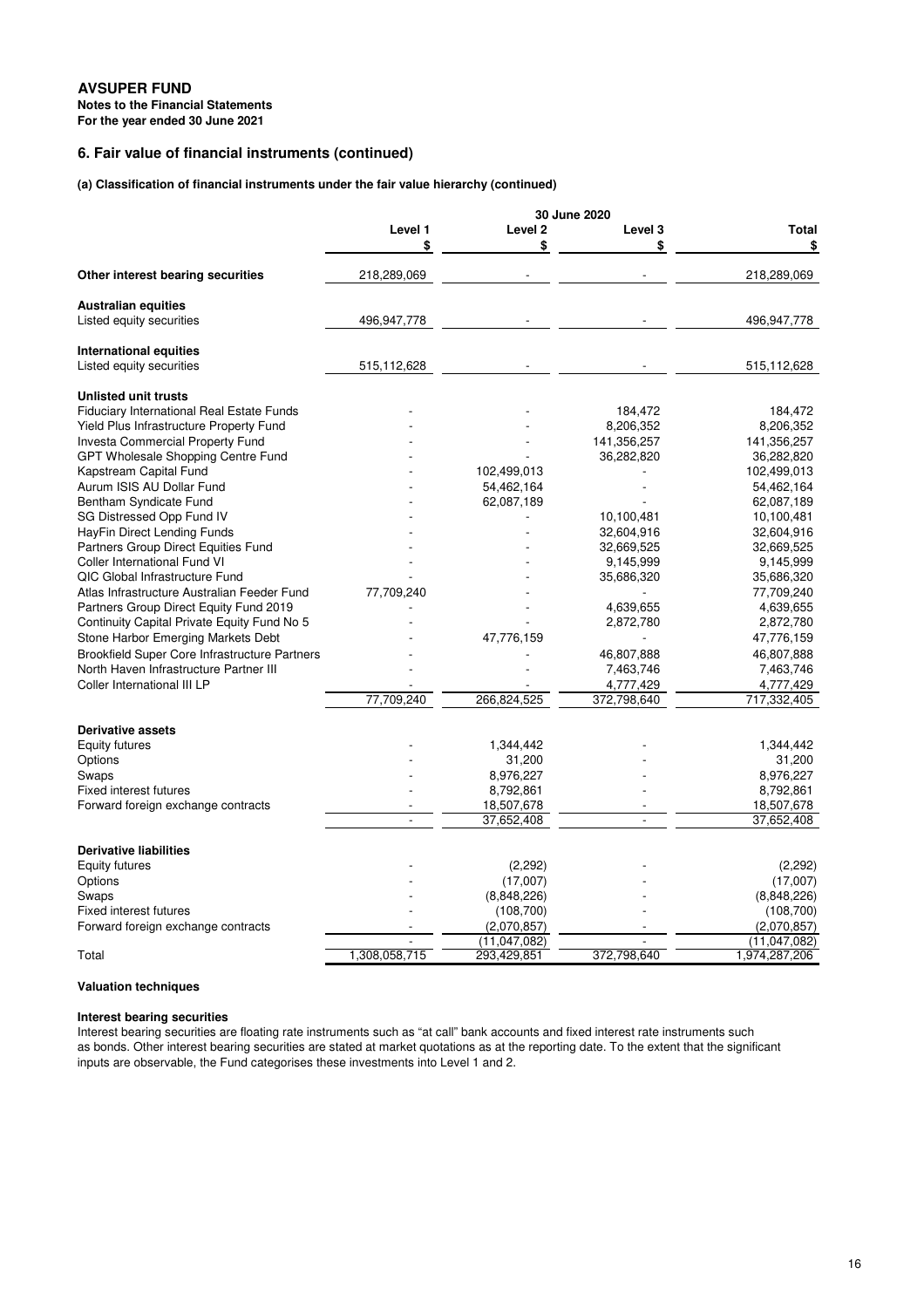# **AVSUPER FUND Notes to the Financial Statements For the year ended 30 June 2021**

# **6. Fair value of financial instruments (continued)**

#### **(a) Classification of financial instruments under the fair value hierarchy (continued)**

#### **Valuation techniques (continued)**

#### **Australian and International equities**

Australian and International equities quoted on a recognised stock exchange are stated at market quotations at reporting date and are classified as Level 1. For equities not listed on a recognised stock exchange the valuation is based on net asset value ("NAV") of the underlying investments and are classified as Level 2.

#### **Unlisted unit trusts**

The Fund invests in unlisted unit trusts which are not quoted in an active market. For unlisted unit trusts where the valuation is based on directly and indirectly observable inputs the Fund classifies these as Level 2. All non quoted unlisted unit trusts due to the nature, frequency of valuations, level of adjustments needed to the net asset value and the level of trading in the trust are classified as Level 3. Unlisted property unit trusts are stated at the price quoted by the trust managers as at reporting date. Infrastructure unit trusts are stated at a valuation based on the advice of the Fund's investment managers at the reporting date. The valuation of the unquoted unlisted unit trusts is based on the manager valuation policies of the Fund's investment managers as at the reporting date. The Fund considers the valuation techniques and inputs used in valuing these funds as part of its due diligence prior to investing to ensure they are reasonable and appropriate. The NAV of these trusts may be used as an input into measuring their fair value. In measuring this fair value, the NAV of the trusts is adjusted, as necessary, to reflect restrictions on redemptions for these financial instruments, significant future commitments, transactions and other specific factors of the trust.

#### **Derivative assets and liabilities**

The Fund uses widely recognised valuation models for determining fair values of financial futures, forward exchange contracts, swaps and forward rate agreements. The valuation technique used for these derivatives is a discounted cash flow method based on forward exchange rates at 30 June and contract forward rates, discounted at a rate that reflects the credit risk of various counterparties. For these financial instruments, significant inputs into models are market observable and are included within Level 2.

#### **Valuation process for Level 3 valuations**

Valuations are the responsibility of the board of Directors of the Trustee.

The investment committee, which is a sub-committee of the Trustee Board and reports directly to the Trustee, is responsible for the management of the Fund's financial instruments. The Trustee has appointed Frontier Advisors Pty Ltd as the Fund's asset consultant to advise on investment issues, including asset allocation, portfolio construction and manager selection and implementation. Frontier Advisors Pty Ltd is required to perform these functions in accordance with the terms of AvSuper's Investment Governance Framework Policy. The Trustee has also retained the services of a number of professional investment managers who have responsibility for investment of the Fund's assets within specified constraints. The Trustee has determined that the appointment of these professional investment managers is appropriate for the Fund and is in accordance with the Trustee's investment strategy.

The Fund's overall market positions are monitored via the custodian and the asset consultant performance report on a quarterly basis and are evaluated annually based on rolling three and five year results. The Board uses the best available information from the custodian and the professional investment manager or the asset consultant at any given point in time and will use observable methods (i.e. fair value) where available.

As at 30 June 2021, the Fund has measured the fair value of its unlisted investments at their redemption price. This followed an extensive due diligence process to ensure the unit-price reported by fund managers were a reasonable and appropriate reflection of the anticipated impact of COVID-19 on the investees' underlying assets, given updates to NAVs were applied by fund managers outside their most recent audit period.

For financial instruments classified in Level 3 in the fair value hierarchy some of the inputs to the valuation models are unobservable and therefore subjective in nature. The use of reasonably possible alternative assumptions could produce a different fair value measurement.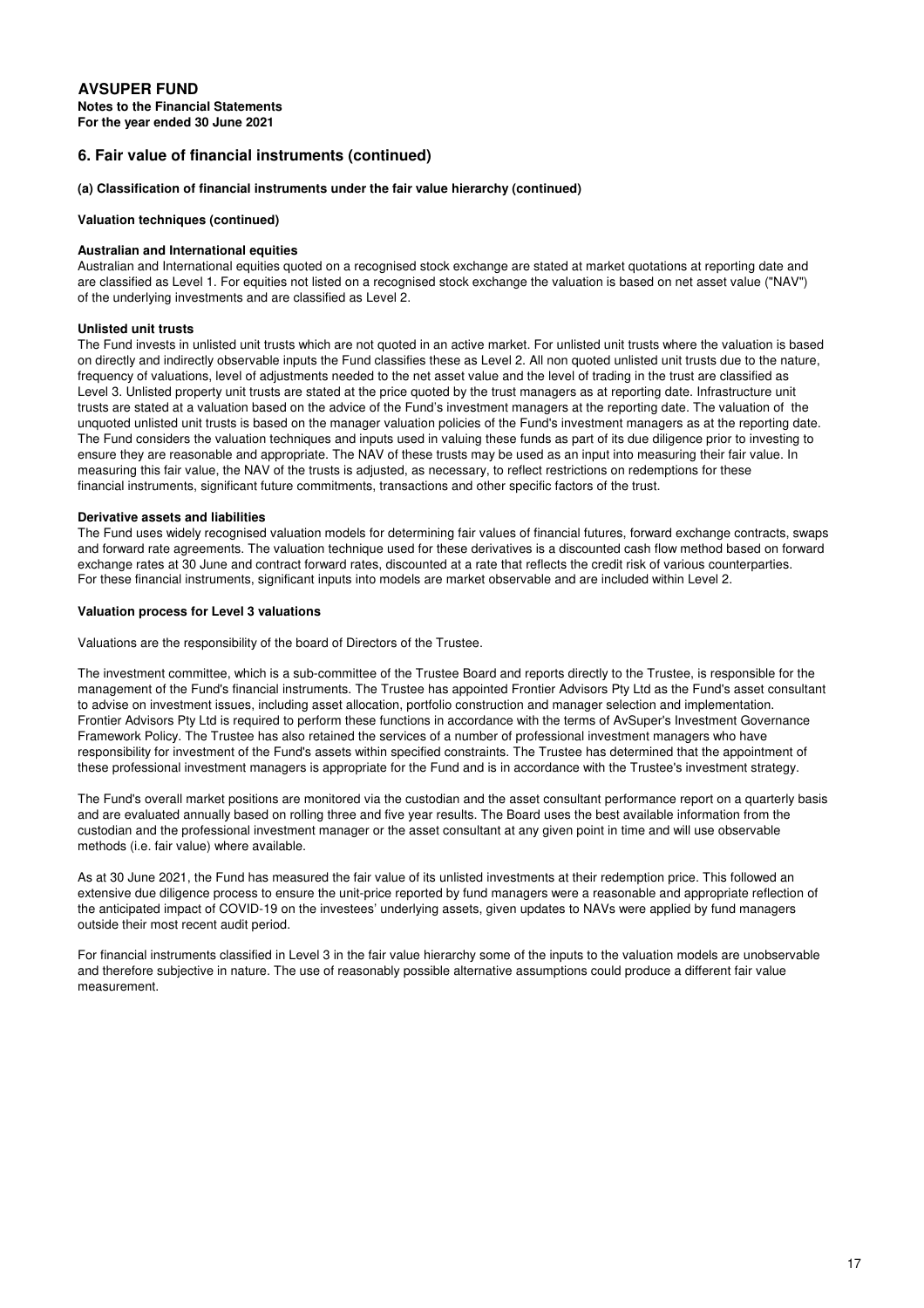**Notes to the Financial Statements For the year ended 30 June 2021**

# **6. Fair value of financial instruments (continued)**

# **(a) Classification of financial instruments under the fair value hierarchy (continued)**

# **Valuation process for Level 3 valuations (continued)**

# **Quantitative information of significant unobservable inputs - Level 3:**

|                      |                        | <b>Valuation</b>                                | Significant                                     |                                                    |
|----------------------|------------------------|-------------------------------------------------|-------------------------------------------------|----------------------------------------------------|
|                      | Level 3                | technique                                       | unobservable                                    | Range (weighted                                    |
| <b>Description</b>   | \$*                    |                                                 | inputs                                          | average)                                           |
| Unlisted unit trusts | 2021:<br>\$353,772,624 | Discounted cash Discount rate<br>flow valuation |                                                 | 2021: 4.76%-9.78%<br>(WA: 5.4%-9.32%)              |
|                      | 2020:<br>\$277,842,555 |                                                 |                                                 | 2020: 4.55%-9.28%<br>(WA: 5.2%-9.05%)              |
|                      | 2021: \$75,519,685     | Direct<br>comparison                            |                                                 | Average EBITDA 2021: 3.3x - 11.4x<br>(WA: 10.14x - |
|                      | 2020: \$50,282,441     | approach                                        |                                                 | 10.61x                                             |
|                      |                        |                                                 |                                                 | 2020: 3.3x - 11.6x<br>(WA: 10.34x -<br>10.61x      |
|                      | 2021: \$7,692,385      | Net asset value<br>based on value               | Terminal value of 2021: -4.5% / +<br>the assets | 18.3%                                              |
|                      | 2020: \$8,390,824      | of underlying<br>property or<br>investments     |                                                 | 2020: -4.6% / 18.5%                                |
|                      | 2021: \$37.186.474     | Net asset value<br>based on value               | Discount rate                                   | 2021: 6.0% - 6.7%<br>$(WA - 6.5%)$                 |
|                      | 2020: \$36,282,820     | of underlying<br>property or<br>investments.    |                                                 | 2020:6.0% - 6.7%<br>(WA: 6.5%)                     |

#### **Sensitivity analysis to significant changes in unobversable inputs within Level 3 hierarchy:**

| <b>Description</b>   | Input                               | <b>Sensitivity</b><br>$used**$ | Effect on fair value                                            |
|----------------------|-------------------------------------|--------------------------------|-----------------------------------------------------------------|
| Unlisted unit trusts | Discount rate on<br>cashflow        | $+$ / - 5%                     | 2021: (3,491,835) / 9,654,857<br> 2020: (2,857,937) / 7,842,679 |
|                      | Average EBITDA                      | 1x                             | 2021: 61,975 / (61,975)<br>2020: 40,076 / (40,076)              |
|                      | Terminal value of<br>the assets     | $+ / -5%$                      | 2021: 1,423,091 / (353,850)<br> 2020: 1,552,303 / (385,978)     |
|                      | Discount rate on<br>net asset value | $+/-0.5%$                      | 2021: (340,856) / 876,335<br> 2020: (332,573) / 855,039         |

\*The fair value of the asset would increase/decrease if the discount rate increases/decreases. The fair value would increase/decrease if other inputs increase/decrease.

\*\* The sensitivity refers to a percentage amount added or deducted from the input and the effect this has on the fair value.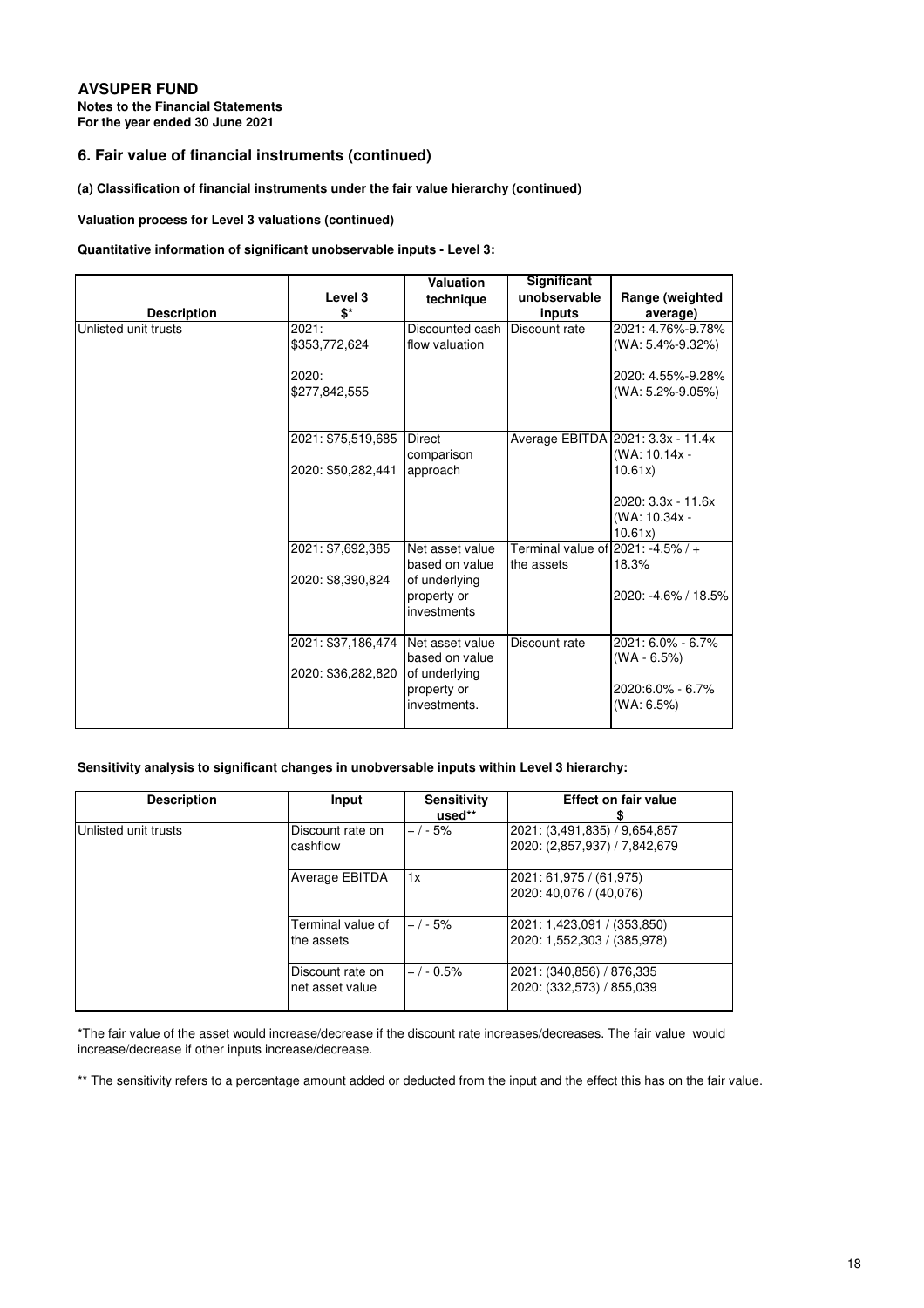**For the year ended 30 June 2021 Notes to the Financial Statements**

# **6. Fair value of financial instruments (continued)**

# **Valuation process for Level 3 valuations (continued)**

### **(b) Level 3 reconciliation**

The following table shows a reconciliation of the movement in the fair value of financial instruments categorised within Level 3 between the beginning and the end of the reporting period.

### **30 June 2021**

|                                                                             | <b>Unlisted</b><br>unit trusts | <b>TOTAL</b>   |  |
|-----------------------------------------------------------------------------|--------------------------------|----------------|--|
|                                                                             | \$                             | \$             |  |
| Opening balance                                                             | 372,798,640                    | 372,798,640    |  |
| Total gains / (losses) recognised in the<br>income statement for the period | 82,683,804                     | 82,683,804     |  |
| Purchases/Applications                                                      | 18,688,724                     | 18,688,724     |  |
| Sales/Redemptions                                                           |                                |                |  |
| <b>Closing Balance</b>                                                      | 474,171,168                    | 474,171,168    |  |
| 30 June 2020                                                                | <b>Unlisted</b><br>unit trusts | <b>TOTAL</b>   |  |
|                                                                             | S                              | \$             |  |
| Opening balance                                                             | 293,812,553                    | 293,812,553    |  |
| Total gains / (losses) recognised in the<br>income statement for the period | (5,360,476)                    | (5,360,476)    |  |
| Purchases/Applications                                                      | 103,710,742                    | 103,710,742    |  |
| Sales/Redemptions                                                           | (19, 364, 179)                 | (19, 364, 179) |  |
| <b>Closing Balance</b>                                                      | 372,798,640                    | 372,798,640    |  |

# **(c) Transfers Between Hierarchy Levels**

No investments were transferred between hierarchy levels during the year.

| 7. Receivables               | 2021    | 2020    |
|------------------------------|---------|---------|
|                              |         | \$      |
| Recoverable within 12 months |         |         |
| <b>GST</b> receivable        | 108,587 | 87.449  |
| Prepayments                  | 13.293  | 49,155  |
|                              | 121,880 | 136,604 |

Due to the short-term nature of these receivables, their carrying value is assumed to approximate their fair value.

The maximum exposure to credit risk is the fair value of receivables. Information regarding credit risk exposure is set out in Note 18.

| 8. Property, plant and equipment        | 2021      | 2020       |
|-----------------------------------------|-----------|------------|
|                                         |           | \$         |
| Property, plant and equipment           |           |            |
| Cost                                    | 82.989    | 90,582     |
| Accumulated depreciation and impairment | (12,658)  | (8,592)    |
| Net written down value                  | 70,331    | 81,990     |
| <b>Right of use assets</b>              |           |            |
| Cost                                    | 1,865,648 | 2,108,029  |
| Accumulated depreciation and impairment | (230,081) | (242, 381) |
| Net written down value                  | 1,635,567 | 1,865,648  |
| <b>Total Net written down value</b>     | 1,705.898 | 1,947,638  |
|                                         | .         |            |

Due to the nature of property, plant and equipment, their carrying value is assumed to approximate their fair value.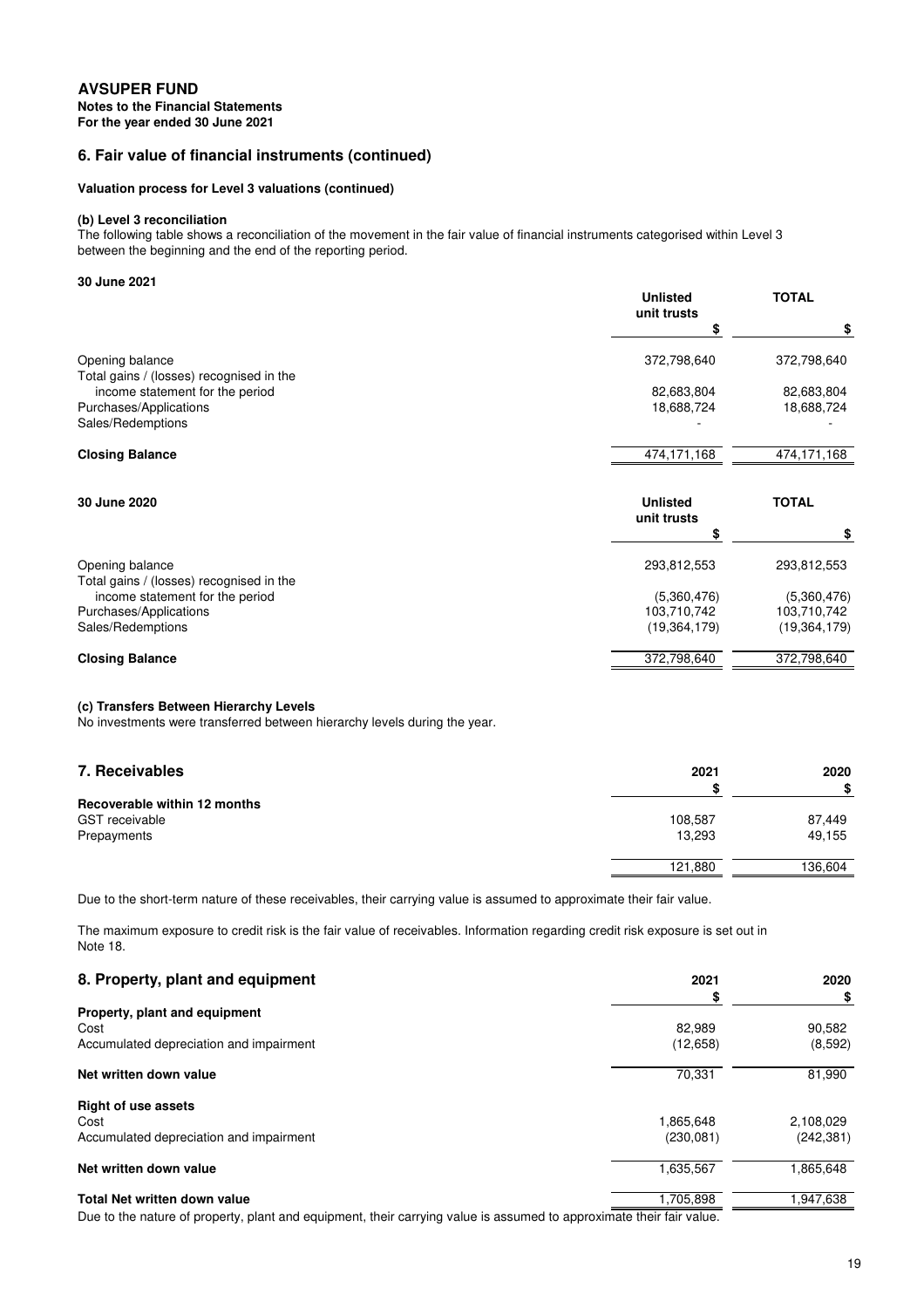**Notes to the Financial Statements For the year ended 30 June 2021**

| 9. Payables                  | 2021      | 2020      |
|------------------------------|-----------|-----------|
|                              |           | \$        |
| Due within 12 months         |           |           |
| Trade and other creditors    | 1,002,895 | 2,611,184 |
| Employee benefit liabilities | 121,102   | 401,506   |
|                              | 1,123,998 | 3,012,690 |
| Lease liability              |           |           |
| Less than one year           | 205,909   | 239,695   |
| More than one year           | 1,562,592 | 1,768,500 |
|                              | 1,768,501 | 2,008,195 |
| <b>Total payables</b>        | 2,892,498 | 5,020,885 |

Excluding the lease liability due to the short-term nature of these payables, their carrying value is assumed to approximate their fair value. Information regarding interest rate, foreign exchange and liquidity risk exposure is set out in Note 18.

# **10. Changes in assets measured at fair value**

|                                          | 2021          | 2020           |
|------------------------------------------|---------------|----------------|
|                                          |               |                |
| Investments held at reporting date       |               |                |
| Cash, bills and deposits                 | (7, 211, 739) | 10,557,723     |
| Other interest bearing securities        | (8,796,396)   | 2,738,843      |
| Australian equities                      | 102,031,356   | (48, 221, 000) |
| International equities                   | 117,276,446   | 19,105,847     |
| Units in unlisted unit trusts            | 41,975,456    | (31, 558, 897) |
| Total unrealised gains / (losses)        | 245,275,123   | (47, 377, 484) |
| Investments realised during the year     |               |                |
| Cash, bills and deposits                 | 16,298,517    | (11, 481, 014) |
| Other interest bearing securities        | 8,297,852     | 6,183,450      |
| Australian equities                      | 26,373,838    | (11, 567, 991) |
| International equities                   | 27,066,153    | (22,292,917)   |
| Units in unlisted unit trusts            | 323,148       | (5,798,661)    |
| Total realised gains / (losses)          | 78,359,508    | (44, 957, 133) |
| Changes in assets measured at fair value | 323,634,631   | (92, 334, 617) |

The amounts recorded as 'realised gains/(losses)' above is the difference between the fair value at sale and the carrying amount at the beginning of the reporting period or when acquired, if acquired during the year.

# **11. Reserves**

|                                            | 2021                     | 2020<br>\$               |
|--------------------------------------------|--------------------------|--------------------------|
| Operational risk reserve<br>Other reserves | 10,534,511<br>14,629,498 | 10,513,898<br>28,984,762 |
|                                            | 25,164,009               | 39,498,660               |

#### **Operational risk reserve**

This reserve is operated in accordance with the Operational Risk Financial Requirement Reserve ("ORFR") Policy that was introduced into the Superannuation Industry (Supervision) Act 1993 ("SIS") from 1 July 2013. The purpose of the reserve is to provide funding for operational risk events where losses may arise relating to the Fund. The level of the reserve is determined by the Board based on an assessment of the risks faced by the Fund.

This reserve is separately set aside within the net assets of the Fund and is invested in cash or cash equivalents, which is in accordance with the investment strategy for the reserve as specified in the ORFR policy.

Transfers in and out of the reserve are made only at the authorisation of the Trustee and in accordance with the Fund's Reserve Policy. During the 2021 financial year there was no transfer out (2020: \$451,375) for an operational risk event and no transfer in (2020: \$425,000) from insurance to replenish the ORFR).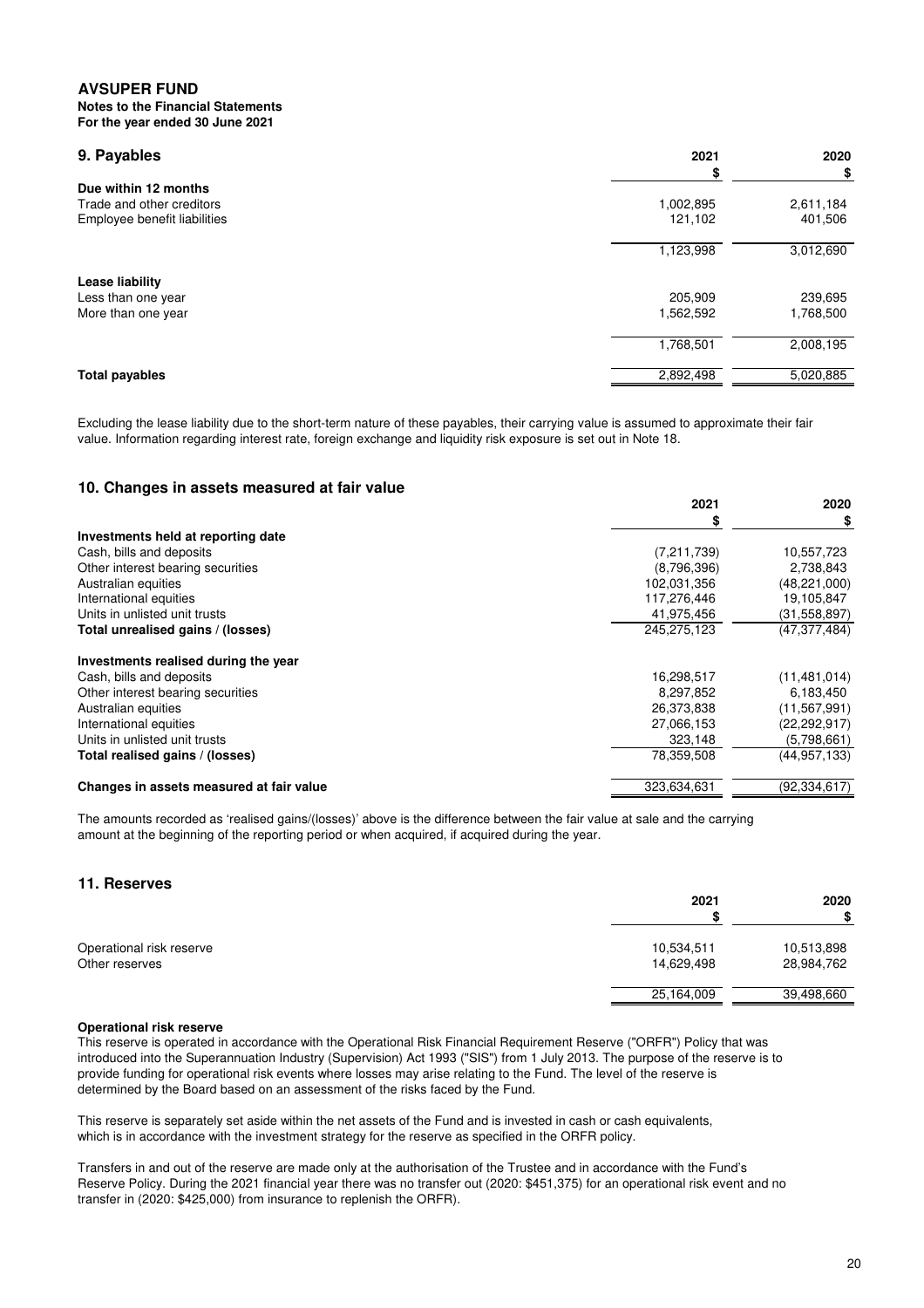**Notes to the Financial Statements For the year ended 30 June 2021**

# **11. Reserves (continued)**

# **Other reserves**

These reserves relate to amounts that the Trustee has put aside to pay for unplanned expenses which may relate to projects, increased regulatory requirements and other matters as part of the operation of the Fund.

| 12. Operating expenses                                                                                            | 2021<br>\$                | 2020<br>\$             |
|-------------------------------------------------------------------------------------------------------------------|---------------------------|------------------------|
| Audit and taxation services<br>Trustee liability insurance                                                        | 229,539<br>223,069        | 326,683<br>113,207     |
| APRA levies and fees                                                                                              | 161,807                   | 167,304                |
| Consulting fees                                                                                                   | 398,402                   | 558,132                |
| Marketing expenses                                                                                                | 54,033                    | 94,566                 |
| Trustee expenses                                                                                                  | 1,050                     | 8,079                  |
| Staff wages and related expenses                                                                                  | 3,108,145                 | 2,979,196              |
| Legal fees                                                                                                        | 95,756                    | 47,064                 |
| <b>Actuarial services</b>                                                                                         | 106,113                   | 136,824                |
| Administration transition costs                                                                                   | 1,428,883                 | 776,801                |
| General expenses                                                                                                  | 716,230                   | 443,684                |
|                                                                                                                   | 6,523,027                 | 5,651,540              |
| 13. Auditor's remuneration                                                                                        | 2021                      | 2020                   |
|                                                                                                                   | \$                        | \$                     |
| Amount received or due and receivable by EY:                                                                      |                           |                        |
| Audit of financial reports and compliance                                                                         | 153,368                   | 128,546                |
|                                                                                                                   | 153,368                   | 128,546                |
| 14. Income tax                                                                                                    | 2021                      | 2020                   |
|                                                                                                                   | \$                        | \$                     |
| (a) Major components of income tax expense for the years ended<br>30 June:                                        |                           |                        |
| Income statement                                                                                                  |                           |                        |
| Current tax expense                                                                                               |                           |                        |
| Current tax credit<br>Adjustments in respect of current income tax of previous years                              | (10, 817, 438)<br>331,301 | (2,001,201)<br>528,607 |
| Deferred tax                                                                                                      |                           |                        |
| Relating to origination and reversal of temporary differences                                                     | (21,026,802)              | 9,557,595              |
| Total tax (expense) / benefit as reported in the income statement                                                 | (31, 512, 939)            | 8,085,001              |
| (b) Reconciliation between income tax expense / (benefit) and the accounting profit / (loss)<br>before income tax |                           |                        |
| Profit / (loss) before income tax                                                                                 | 84,188,926                | (62, 120, 488)         |
| Income tax at 15%                                                                                                 | (12,628,339)              | 9,318,073              |
| Capital (gains)/losses not (assessable)/deductible                                                                | (20,619,286)              | (4,380,743)            |
| Non deductible expenses                                                                                           | (471, 835)                | (496, 819)             |
| Net benefits allocated to members' accounts                                                                       | (7, 771, 587)             | (2,904,657)            |
| Derecognition of temporary differences<br>Exempt pension income                                                   | (378, 133)<br>2,762,911   | (299, 955)<br>299,674  |
| Net imputation and foreign tax credits                                                                            | 7,262,030                 | 6,020,821              |
| Overprovision in the previous year                                                                                | 331,301                   | 528,607                |
|                                                                                                                   | (31, 512, 939)            | 8,085,001              |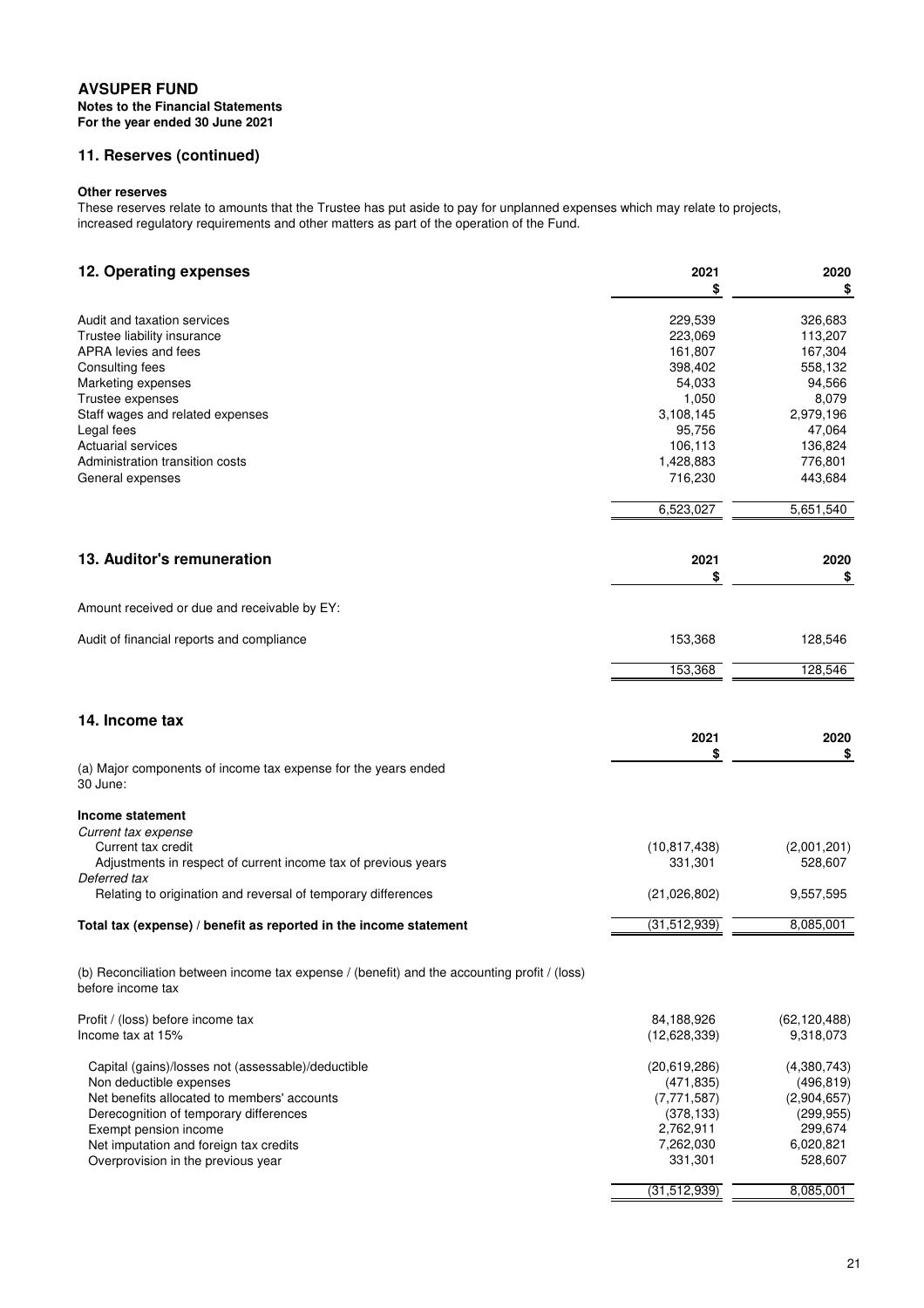# **AVSUPER FUND Notes to the Financial Statements**

**For the year ended 30 June 2021**

# **14. Income tax (continued)**

#### (c) Deferred tax

| Opening<br><b>Balance</b><br>\$ | (Charged) / Credited<br>to income<br>\$ | <b>Closing</b><br><b>Balance</b><br>\$ |
|---------------------------------|-----------------------------------------|----------------------------------------|
|                                 |                                         |                                        |
|                                 |                                         |                                        |
|                                 | 33.285                                  | 33,285                                 |
| 414,765                         | (414, 765)                              |                                        |
| 414,765                         | (381, 480)                              | 33,285                                 |
|                                 |                                         |                                        |
| (2,298)                         | 173,168                                 | 170,870                                |
| (20,668,568)                    | (20, 818, 490)                          | (41, 487, 058)                         |
| (20,670,866)                    | (20, 645, 322)                          | (41, 316, 188)                         |
| (20, 256, 101)                  | (21,026,802)                            | (41, 282, 903)                         |
|                                 | 2020                                    |                                        |
| Opening<br><b>Balance</b>       | (Charged)/Credited<br>to income         | <b>Closing</b><br><b>Balance</b><br>\$ |
|                                 |                                         |                                        |
|                                 |                                         |                                        |
| 328,962                         | (328, 962)                              |                                        |
| 208,430                         | 206,335                                 | 414,765                                |
| 537,392                         | (122, 627)                              | 414,765                                |
|                                 |                                         |                                        |
|                                 | 346.422                                 | (2,298)                                |
|                                 | 9,333,800                               | (20, 668, 568)                         |
| (30.351.088)                    | 9,680,222                               | (20,670,866)                           |
| (29, 813, 696)                  | 9,557,595                               | (20, 256, 101)                         |
|                                 | \$<br>(348, 720)<br>(30,002,368)        | \$                                     |

The Fund offsets deferred tax assets and liabilities if and only if it has a legally enforceable right to set off current tax assets and current tax liabilities.

# **15. Cash flow statement reconciliation**

Cash at the end of the financial year as shown in the statement of cash flows is reconciled to the related items in the statement of financial position as follows:

|                           | 2021      | 2020       |
|---------------------------|-----------|------------|
|                           |           | œ<br>æ     |
| Cash and cash equivalents | 7.348.648 | 18.219.777 |

# **Reconciliation of net cash (outflows) / inflows from operating activities to net profit / (loss) after income tax**

| Net profit / (loss) after income tax                    | 52,675,987    | (54,035,487) |
|---------------------------------------------------------|---------------|--------------|
| <b>Adjustments for:</b>                                 |               |              |
| (Increase) / decrease in assets measured in fair value  | (389,597,038) | 36,312,604   |
| Depreciation                                            | 12.658        | 19.149       |
| (Decrease) / increase in insurance liabilities          | (854, 669)    | 437,336      |
| Decrease in receivables                                 | 14.723        | 49.521       |
| (Decrease) / increase in payables                       | (1,898,305)   | 225.978      |
| Increase in income tax payable / (receivable)           | 3.901.639     | 8,024,078    |
| Increase / (decrease) in net deferred tax liability     | 21,026,801    | (9,557,595)  |
| Allocation to members' accounts                         | 298,406,488   | 19,364,384   |
| Net cash (outflows) / inflows from operating activities | (16,311,716)  | 839,968      |
|                                                         |               |              |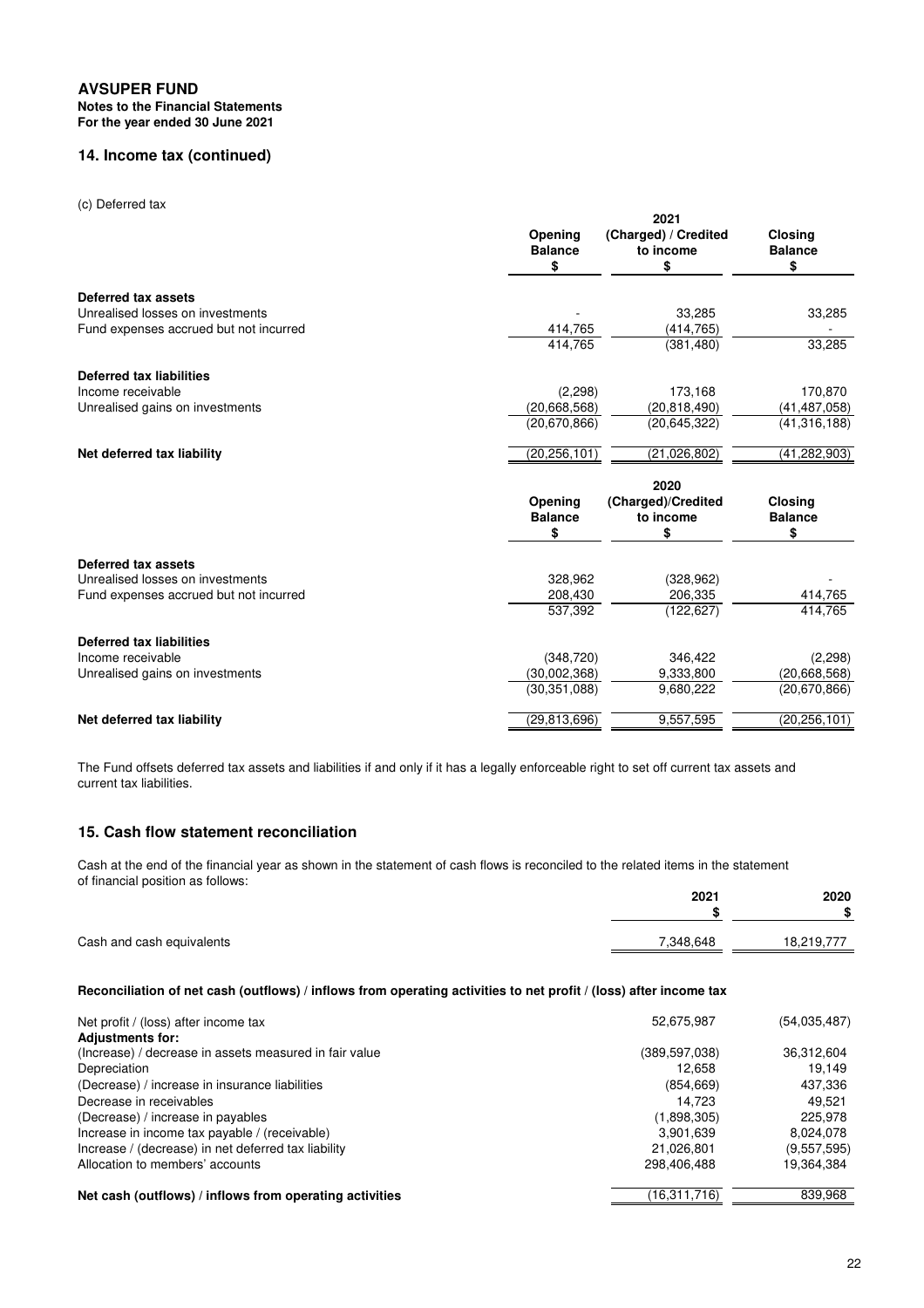# **AVSUPER FUND Notes to the Financial Statements For the year ended 30 June 2021**

# **16. Segment information**

The Fund operates solely in one reportable business segment, being the provision of superannuation benefits to members. The Fund also operates from one reportable geographic segment, being Australia, from where its activities are managed. Revenue is derived from interest, dividends, gains on the sale of investments and unrealised changes in the value of investments.

# **17. Related party disclosures**

#### **(a) Trustee and key management personnel**

The Trustee of the Fund is AvSuper Pty Ltd (ABN 46 050 431 797).

The following are Directors of AvSuper Pty Ltd and key management personnel, who held office during part or all of the year, or who have subsequently held office:

#### **Employer Representatives**

Hylton Mathews (resigned 31 March 2021) Julie-Anne Schafer Geoffrey Burgess Tim Rothwell (appointed 27 June 2021)

#### **Member Representatives**

Michael Farrell Ben Firkins (Chairman) Stuart Brades

#### **Independent Directors**

Lawrence Cox Denise Allen (resigned 17 February 2021) Stephen Merlicek (resigned 30 June 2021) Susan Darroch (appointed 25 May 2021) Julie Orr (appointed 01 July 2021)

The other members of key management personnel are:

| Chief Executive Officer              | Michelle Wade (resigned 26 February 2021) |
|--------------------------------------|-------------------------------------------|
| Chief Executive Officer              | Michael Sykes (appointed 6 April 2021)    |
| Executive Manager - Finance and Risk | Nicholas Smith                            |

#### **(b) Compensation of key management personnel**

|                                           | 2021                 | 2020<br>\$           |
|-------------------------------------------|----------------------|----------------------|
| Short-term benefits<br>Long-term benefits | 1,227,748<br>121,262 | 1,158,671<br>260,379 |
| <b>Total Compensation</b>                 | 1.349.009            | 1,419,050            |

These amounts represent the total remuneration received by the key management personnel for their services in relation to the Fund.

Certain key management personnel of the Trustee paid member contributions into the Fund. These were in accordance with the normal terms and conditions of the Trust Deed.

#### **(c) Employer company**

Airservices Australia is the Principal Employer of the Fund. AvSuper Pty Ltd and the Civil Aviation Safety Authority are associate employer entities of the Fund. Contributions to the Fund are disclosed in the Statement of Changes in Member Benefits, and Note 4.

AirServices Australia paid \$nil (2020: \$3,634) in management expenses on behalf of the Fund for which it claimed reimbursement.

As at 30 June 2021, the Fund owed \$nil to Airservices Australia (2020: \$21,718).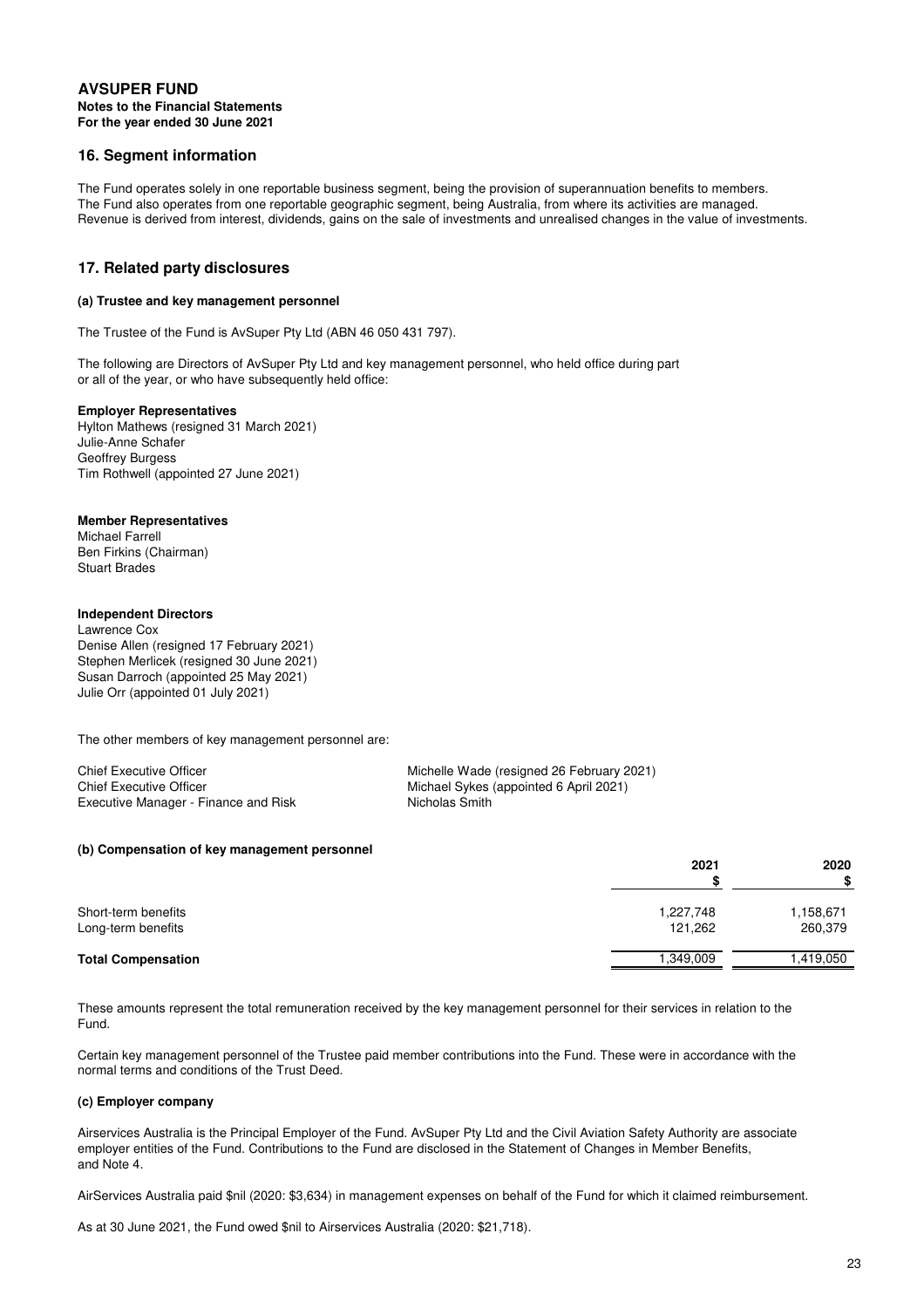# **For the year ended 30 June 2021 Notes to the Financial Statements AVSUPER FUND**

# **18. Financial risk management objectives and policies**

The Trustee's robust risk management framework continues to be applied across the Fund's operations and the Trustee continues to monitor the impact of COVID-19 on the Fund's risk profile. Non-financial risks from global and domestic movement restrictions, and any remote working by our staff, counterparties, clients and suppliers, are being identified, assessed, managed and governed through timely application of the Trustee's risk management framework.

# **(a) Financial instruments management**

The investments of the Fund comprise units in unit trusts and investments through managed portfolios with various investment managers.

The Investment Committee, which is a sub-committee of the Trustee Board and reports directly to the Trustee, is responsible for the management of the Fund's financial instruments. The Trustee appointed Frontier Advisors (Frontier) as the Fund's asset consultant to advise on investment issues, including asset allocation, portfolio construction and manager selection and implementation. The asset consultant is required to perform these functions in accordance with the terms of AvSuper's Investment Governance Framework Policy. The Trustee has also retained the services of a number of professional investment managers who have responsibility for investment of the Fund's assets within specified constraints. The Trustee has determined that the appointment of these professional investment managers is appropriate for the Fund and is in accordance with the Trustee's investment strategy.

BNP Paribas Securities Services ("BNP") acts as a master custodian on behalf of the Trustee and as such provides services including physical custody and safekeeping of the assets, settlement of trades, collection of dividends and accounting for investment transactions.

Administration of the Fund is conducted by Mercer Administration Services (Australia) Pty Ltd (the outsourced administrator appointed by the Trustee from 29 November 2020). Prior to this administration of the Fund was conducted by Link Group Pty Ltd.

# **(b) Significant accounting policies**

Details of the significant accounting policies and methods adopted, including the criteria for recognition, the basis of measurement and the basis on which revenue and expenses are recognised in respect of each class of financial asset and financial liability are disclosed in Note 2 to the financial statements.

# **(c) Capital risk management**

The Trustee has developed a capital management plan in order to meet its obligations as a public offer entity.

The Trustee Board of the Fund has also established an operational risk reserve as identified in Note 11.

# **(d) Categories of financial instruments**

The financial assets and financial liabilities of the Fund are recognised at fair value as at the reporting date. Changes in assets measured at fair value are recognised through the income statement.

# **(e) Financial risk management objectives**

Risks arising from holding financial instruments are inherent in the Fund's activities. The Fund is exposed to credit risk, liquidity risk and market risk, including interest rate, equity price and foreign currency risk. The Trustee has developed risk management and investment policies to minimise the potential adverse effects of these risks on the Fund's financial performance. These policies may include the use of certain financial derivative instruments. The Trustee does not allow the use of derivatives to gear a portfolio. The Trustee expects that, over the long term, the use of these instruments will either enhance or reduce the volatility of returns. Derivatives are managed in accordance with suggested guidelines set down by the Australian Prudential Regulatory Authority ("APRA").

It is the Trustee's responsibility to ensure that there is an effective risk management control framework in place. The Trustee has developed, implemented and maintained a Risk Management Framework ("RMF"). This identifies the Trustee's policies and procedures, processes and controls that comprise its risk management and control systems. These systems address all material risks, financial and non-financial, likely to be faced by the Fund. Annually, the Trustee certifies to APRA that adequate strategies have been put in place to monitor those risks, that the Trustee has systems in place to ensure compliance with legislative and prudential requirements and that the Trustee has satisfied itself as to the compliance with the RMF.

AvSuper is committed to effectively integrating climate change risks and opportunities into its investment processes across the Fund and expects its investment managers and advisors to integrate these throughout their investment process. We continue to consider our approach to climate change over time.

Risks from climate change transitions will have a varied impact on investments, with some assets anticipated to yield decreasing returns, while others increase. Opportunities for the Fund include influencing and encouraging responsible investment by directing investments to projects aligned to its purpose and risk appetite. To address these effects, the Trustee will look to continue considering the implications of potentially stranded assets, carbon-intensive industries and evolving opportunities in determining its investment strategy and portfolio allocations.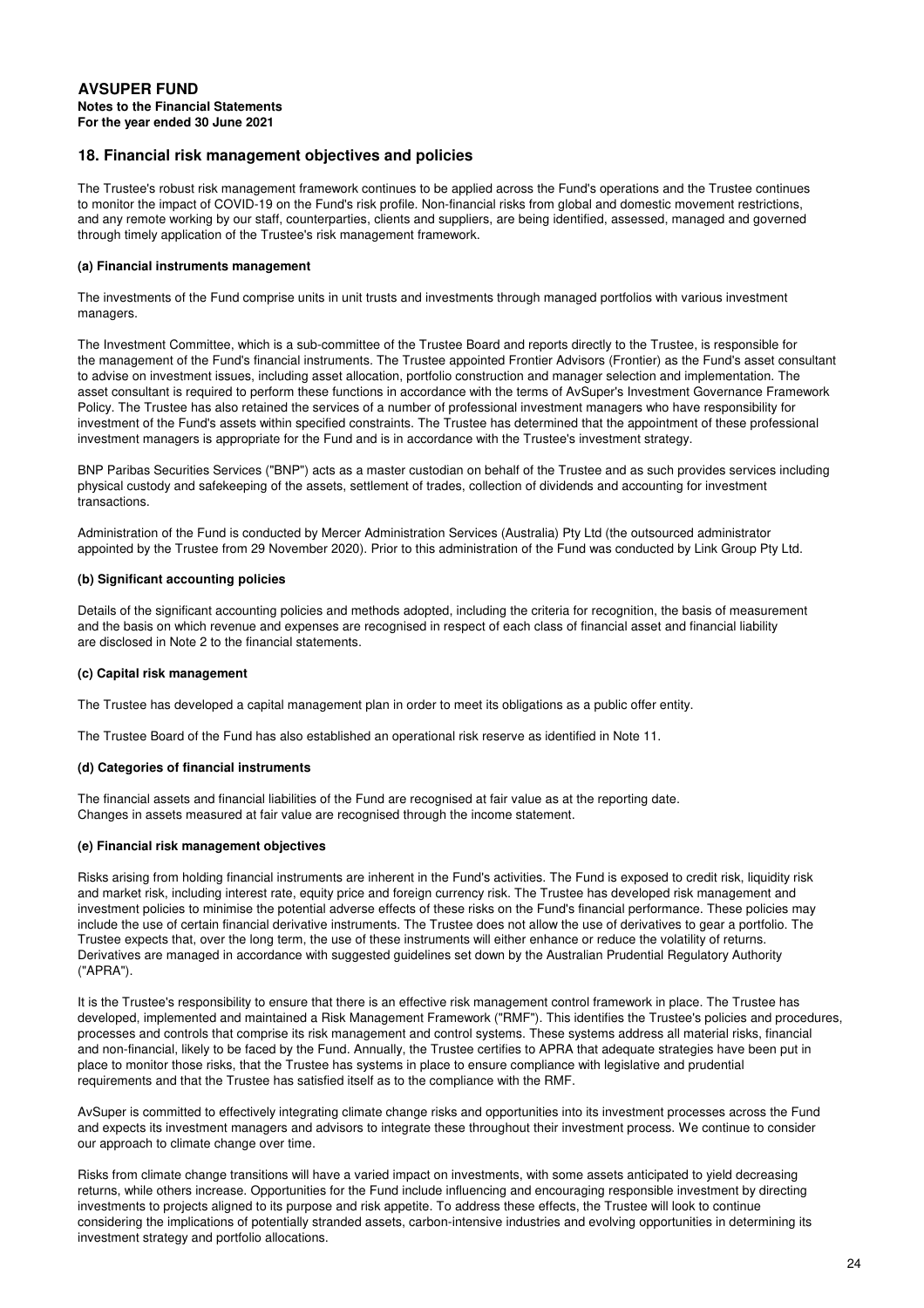# **(f) Credit risk**

Credit risk refers to the risk that a counterparty will default on its contractual obligations resulting in financial loss to the Fund.

The maximum exposure at the reporting date is equal to the fair value of these instruments as disclosed in the statement of financial position.

Credit risk arising on investments is mitigated by investing in a wide variety of assets. The Fund does not have any significant exposure to any individual counterparty or industry. In order to achieve diversification, multiple specialist investment managers are employed for asset classes where appropriate. These managers generally invest only in rated companies.

Credit risk is not considered to be significant to the Fund as the underlying investments of the trusts are varied, hence there is no significant concentration of credit risk to counterparties. Credit risk associated with other receivables is considered minimal.

The Fund has exposure of cash held by the master custodian. Term deposits, fixed interest securities and equities invested by the Fund are also custodially held by the master custodian. Credit risk relating to the custodian is mitigated through contract indemnity provisions.

In addition, the Fund has the following investments and receivables which exceed 5% of the net assets available for member benefits:

|                                  | 2021        | 2020        |
|----------------------------------|-------------|-------------|
|                                  |             |             |
| <b>Blackrock Cash Fund</b>       | 219,362,579 | 242.850.710 |
| Investa Commercial Property Fund | 148.639.200 | 141.356.257 |
| Schroder Australian Equity Fund  | 159,633,061 | 124.562.179 |
| Loomis Sayles Global Equity Fund | 154.991.266 | 152.242.090 |
|                                  | 682.626.106 | 661,011,236 |

# **(g) Liquidity risk**

Liquidity risk is the risk that the Fund will encounter difficulty in meeting obligations associated with financial liabilities. The risk is controlled through the Fund's investment in financial instruments which, under normal market conditions, are readily convertible to cash.

The Fund has a high level of net inward cash flows from contributions which provides capacity to manage liquidity risk. In addition to the liquidity requirements imposed as a requirement of the RSE license, the Fund maintains sufficient cash and cash equivalents to meet normal operating requirements. There is an operational requirement that a minimum cash float of \$6,000,000 be maintained in the Fund's "at call" bank account. This is ensured by continuous daily monitoring of cash flows. Cash flow projections which take into account cash flows to meet liquidity requirements are prepared quarterly by the Administrator based on a reasonable estimate of what is likely to happen over this term. These projections are provided to the Trustee for review.

Financial liabilities of the Fund comprise insignificant trade and other payables which are typically settled within 30 days, together with the liability to pay benefits to members and rollover benefits which are payable within statutory timescales.

The Fund's overall strategy for liquidity risk management remains materially unchanged from 2020.

The following table summarises the maturity profile of the Fund's financial liabilities.

|                         | 2021          | 2020          |
|-------------------------|---------------|---------------|
| Less than 3 months      |               |               |
| Member liabilities      | 2,427,284,264 | 2,171,816,342 |
| Payables                | 1.175.475     | 3,075,730     |
| Income tax payable      | 10,519,268    | 1,198,685     |
| Derivative liabilities* | 15,401,696    | 11,047,082    |
| Total                   | 2,454,380,703 | 2,187,137,839 |

\*The payment and receipt elements of derivative assets and derivative liabilities on the statement of financial position are disclosed separately. The derivatives for the forward exchange contracts are shown at their net value and the other derivatives are shown at their gross value. From a liquidity perspective, the settlement of these liabilities is significantly offset by the realisation of the derivative assets relating to the receipt element of the derivative arrangement (see derivative assets on the statement of financial position).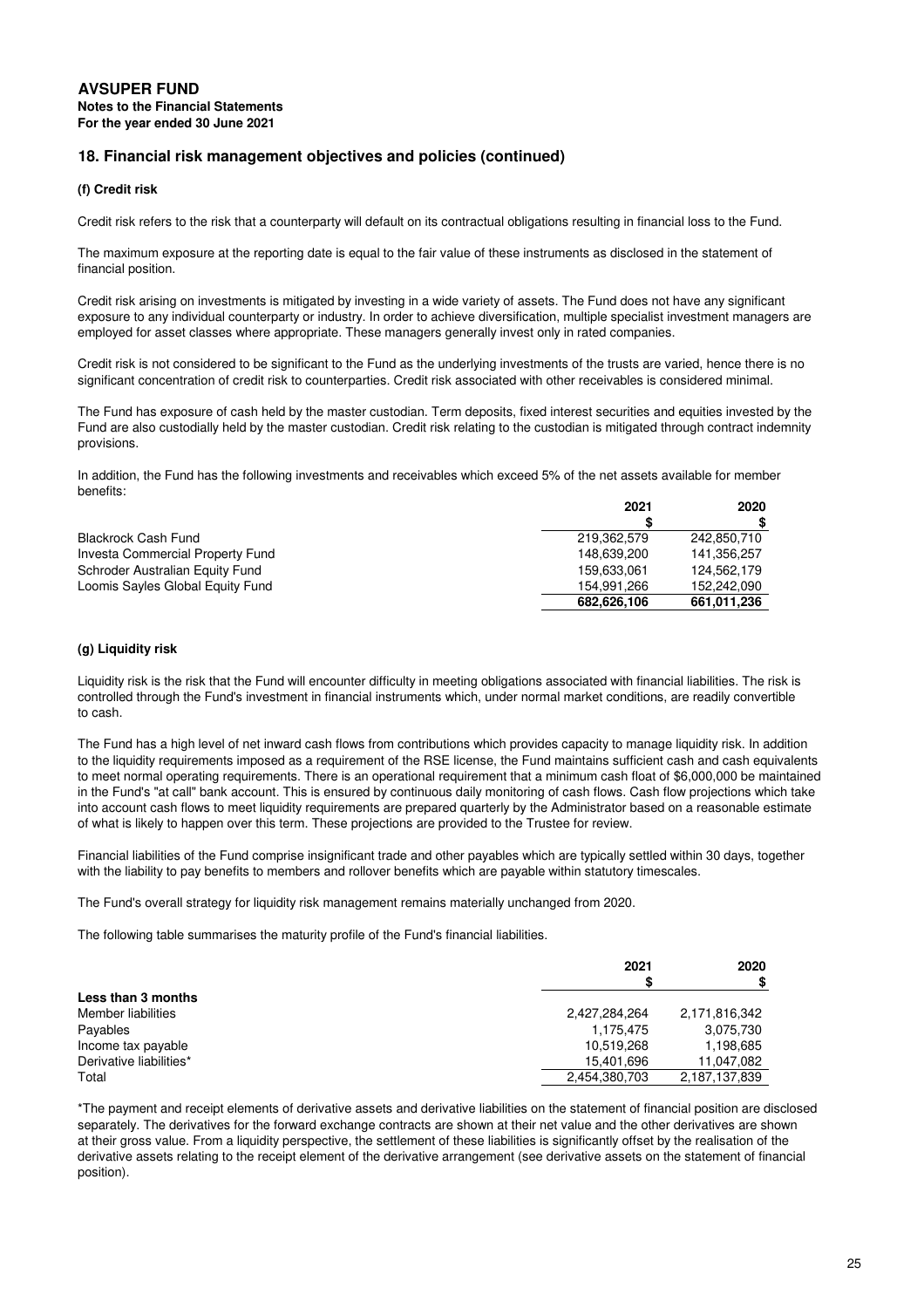# **(h) Market risk**

Market risk is the risk that the fair value or future cash flows of financial instruments will fluctuate due to changes in market variables such as interest rates, exchange rates and equity prices. Market risk is minimised through ensuring that all investments are undertaken in accordance with the Trustee's investment policies. The Fund's overall market positions are monitored via the investment consultant performance report on a quarterly basis and evaluated annually based on rolling three and five year results. There has been no material change to the Fund's exposure to market risks or the manner in which it manages and measures the risk during the 2021 financial year.

### **Interest rate risk management**

Interest rate risk arises from the possibility that changes in interest rates will affect future cash flows or the fair values of financial instruments. The Fund's activities expose it to the financial risk of changes in interest rates. Floating rate instruments such as the "at call" bank account expose the Fund to cash flow risk, whereas fixed interest rate instruments, such as the bonds held by the Fund, expose it to fair value interest rate risk.

The Trustee monitors its exposure to interest rate risk and ensures that the returns achieved are in accordance with the individual manager's stated objectives and the objectives of the Fund. Performance of the Fund's fixed interest securities is measured against the Barclays Capital Aggregate Index.

| 2021                             |                                           |                     |             |                 |               |
|----------------------------------|-------------------------------------------|---------------------|-------------|-----------------|---------------|
|                                  | <b>Weighted Average</b><br>interest rates | Less than<br>1 year | 1-5 Years   | Over<br>5 Years | <b>Total</b>  |
|                                  | %                                         | \$                  | \$          | \$              | \$            |
| Non interest bearing             | n/a                                       | 2,351,315,753       |             |                 | 2,351,315,753 |
| Variable interest rate           | 0.16                                      | 85,225,430          |             |                 | 85,225,430    |
| Fixed interest securities        | 1.14                                      | 74,327,979          | 141,949,901 | 99.744,246      | 316,022,126   |
| Total                            |                                           | 2,510,869,162       | 141,949,901 | 99,744,246      | 2,752,563,309 |
| 2020                             | <b>Weighted Average</b><br>interest rates | Less than<br>1 year | 1-5 Years   | Over<br>5 Years | <b>Total</b>  |
|                                  | ℅                                         | \$                  | \$          | S               | \$            |
| Non interest bearing             | n/a                                       | 1,934,354,931       |             |                 | 1,934,354,931 |
| Variable interest rate           | 0.71                                      | 170,745,808         |             |                 | 170,745,808   |
| <b>Fixed interest securities</b> | 1.80                                      | 91,271,073          | 87,288,928  | 132,921,145     | 311,481,146   |
| Total                            |                                           | 2,196,371,812       | 87,288,928  | 132,921,145     | 2,416,581,885 |

The following illustrates the effect on the Fund's statement of financial position and income statement, from possible changes to interest rates. The Fund considers the percentage change selected below is reasonable given the current level of Australian interest rates.

| 2021               | <b>Change in Interest Rate</b><br>$+/-$ | <b>Effect on Net Assets/Investment Return</b><br>$$+/-$ |
|--------------------|-----------------------------------------|---------------------------------------------------------|
| Interest rate risk | $0.30\%$                                | 1,203,743 / (1,203,743)                                 |
| 2020               | <b>Change in Interest Rate</b><br>$+/-$ | <b>Effect on Net Assets/Investment Return</b><br>$$+/-$ |
| Interest rate risk | 0.30%                                   | 1,446,681 / (1,446,681)                                 |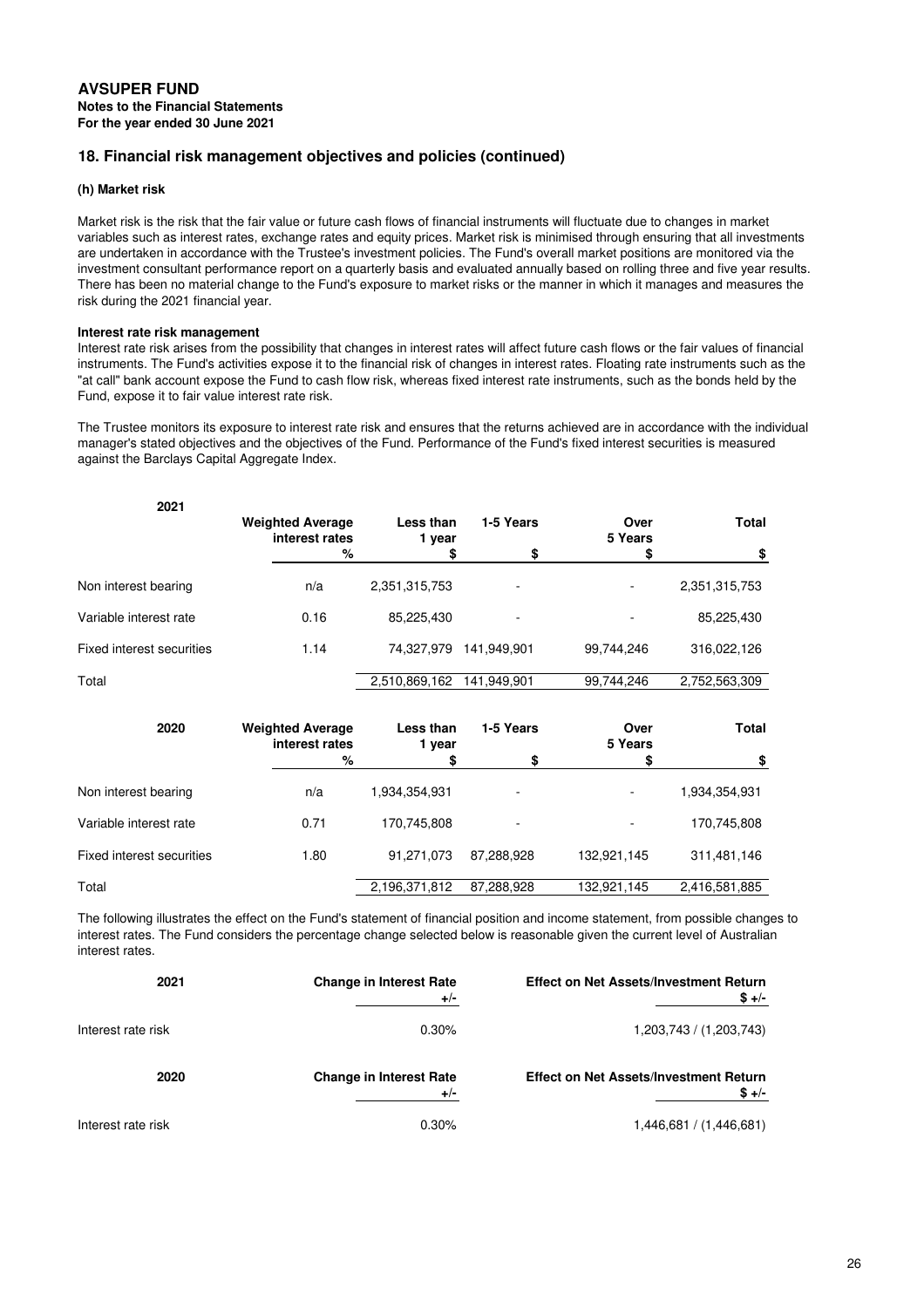### **(h) Market risk (continued)**

#### **Currency risk management**

Foreign currency risk is the risk that the net market value or future cash flows of financial instruments will fluctuate because of changes in foreign currency exchange rates.

The Fund holds investments in foreign currency, hence the Fund is directly exposed to the effects of exchange rate fluctuations. This exchange rate exposure is managed in line with the Trustee's investment policies. The Trustee uses a partial hedge strategy 33% hedged for international equities (2020 : 50%) and 100% hedged for all other international investments (2020 : 50%) to manage the currency risk associated with its overseas equity investments. Performance of the overseas equities is monitored against the MSCI All Countries World Index ex Australia, which is considered by the Trustee to be a suitable benchmark for that asset class. The maximum exposure at reporting date is equal to the fair value of the investment as disclosed in the statement of financial position.

The following table sets out the Fund's exposure to foreign currency risk and the net exposure to foreign currencies of the monetary assets and liabilities.

|                         |                     |                          | <b>Forward Foreign</b><br><b>Exchange</b> |                     |
|-------------------------|---------------------|--------------------------|-------------------------------------------|---------------------|
| 2021                    | <b>Assets</b><br>\$ | <b>Liabilities</b>       | <b>Contracts</b>                          | <b>Net Exposure</b> |
| <b>US Dollars</b>       | 554,473,307         | (7, 145, 413)            | (410.093.012)                             | 137,234,882         |
| Euro                    | 125,823,630         | $\sim$                   | (147,428,345)                             | (21,604,715)        |
| Japanese Yen            | 31,929,799          | $\overline{\phantom{0}}$ | (24,580,623)                              | 7,349,176           |
| <b>British Pound</b>    | 21,454,960          | ۰                        | (28, 877, 793)                            | (7, 422, 833)       |
| <b>Other Currencies</b> | 75,821,666          | $\overline{a}$           | (70.371.718)                              | 5,449,948           |

| 2020                    | <b>Assets</b> | Liabilities   | <b>Forward Foreign</b><br><b>Exchange</b><br><b>Contracts</b> | <b>Net Exposure</b> |
|-------------------------|---------------|---------------|---------------------------------------------------------------|---------------------|
| <b>US Dollars</b>       | 379,779,246   | (2, 156, 087) | (342,808,333)                                                 | 34,814,826          |
| Euro                    | 91,106,039    | (157,794)     | (120,132,320)                                                 | (29, 184, 075)      |
| Japanese Yen            | 36,440,133    | (1,338,526)   | (25, 178, 267)                                                | 9,923,340           |
| <b>British Pound</b>    | 14,726,913    |               | (22,168,599)                                                  | (7,441,686)         |
| <b>Other Currencies</b> | 60,180,667    | (1,841,494)   | (65, 424, 657)                                                | (7,085,484)         |

The following table details the Fund's sensitivity to a 5% or 10% increase/(decrease) in the Australian dollar against the foreign currencies (i.e. 5% on US, Japanese and other foreign currencies and 10% on Euro and British Pound). The sensitivity rates on foreign currencies have been selected as these are considered reasonable given the currency exposure level and the volatility of exchange rates observed on both a historical basis and market expectations for future movement.

| 2021                    | <b>Changes in Foreign Currency Rate</b> | <b>Effect on Net Assets/Investment Returns</b> |
|-------------------------|-----------------------------------------|------------------------------------------------|
|                         | $+/-$                                   | $$+/-$                                         |
| <b>US Dollars</b>       | 5%                                      | (6,861,744) / 6,861,744                        |
| Euro                    | 10%                                     | 2,160,471 / (2,160,471)                        |
| Japanese Yen            | 5%                                      | (367,459) / 367,459                            |
| <b>British Pound</b>    | 10%                                     | 742,283 / (742,283)                            |
| <b>Other Currencies</b> | 5%                                      | (272,497) / 272,497                            |
|                         |                                         |                                                |
| 2020                    | <b>Changes in Foreign Currency Rate</b> | <b>Effect on Net Assets/Investment Returns</b> |
|                         | $+/-$                                   | $$+/-$                                         |
| <b>US Dollars</b>       | 5%                                      | (1,740,741) / 1,740,741                        |
| Euro                    | 10%                                     | 2,918,407 / (2,918,407)                        |
| Japanese Yen            | 5%                                      | (496,167) / 496,167                            |
| <b>British Pound</b>    | 10%                                     | 744,169 / (744,169)                            |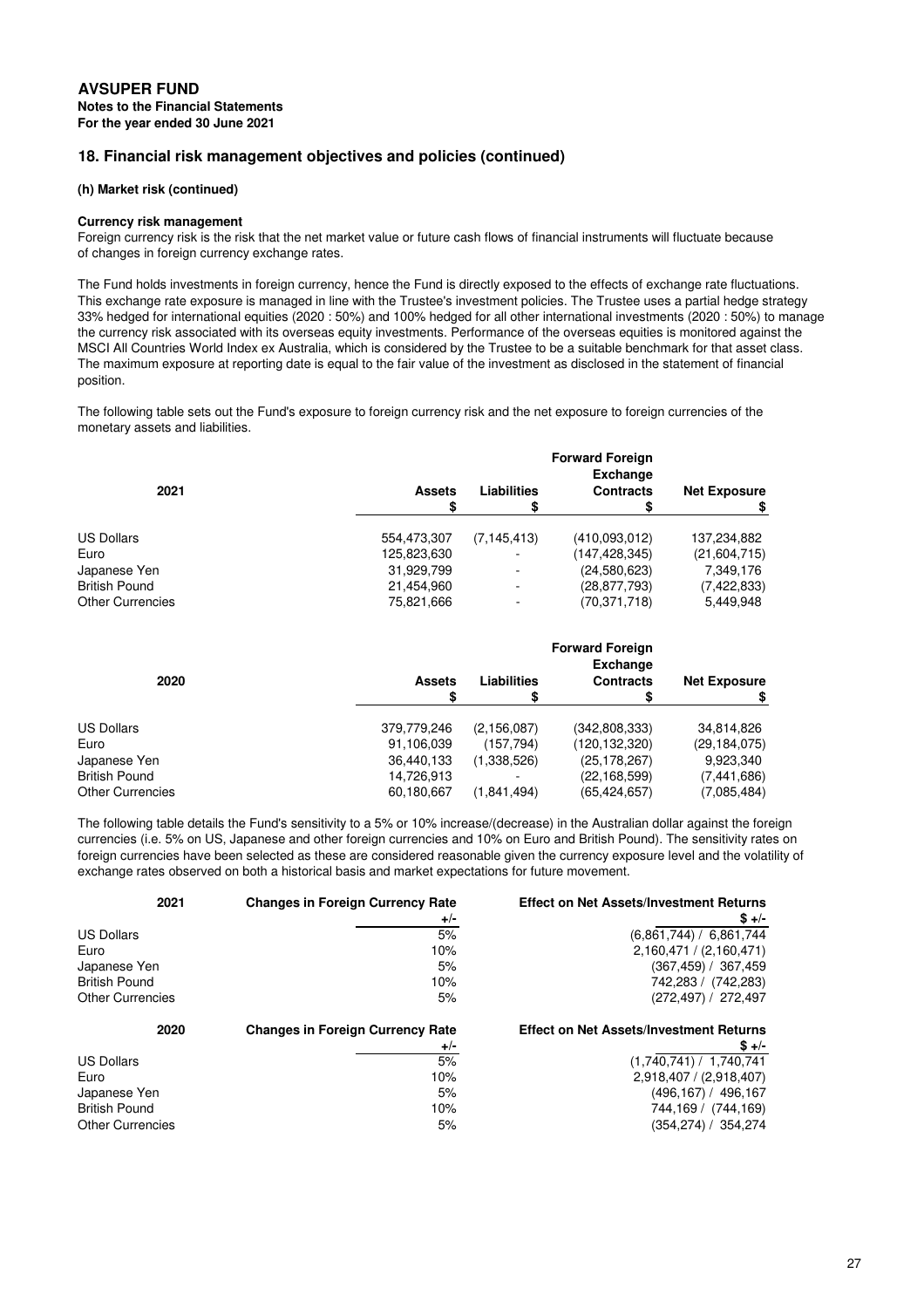### **(h) Market risk (continued)**

#### **Other market risk**

Other market risk is the risk that the fair value of investments decreases as a result of changes in market prices (other than those arising from interest rate risk or currency risk), whether those changes are caused by factors specific to the individual stock or factors affecting all instruments traded in the market. Market price risk exposure arises from the Fund's investment portfolio.

As the Fund's financial instruments are carried at fair value with changes in assets measured at fair value recognised in the income statement, all changes in market conditions will directly affect net income.

Market price risk is mitigated by constructing a diversified portfolio of investments traded on various markets in accordance with the Trustee's risk management and investment policies. Performance is measured against suitable indices such as the S&P/ASX Accumulation Index.

The following table illustrates the effect on the statement of financial position and income statement due to reasonably possible changes in market risk based on the risk the Fund was exposed to at the reporting date.

|            | 2021 | <b>Changes in Price Risk Rate</b> | <b>Effect on Net Assets/Investment Return</b> |
|------------|------|-----------------------------------|-----------------------------------------------|
|            |      | $+/-$                             | $+/-$                                         |
| Price risk |      | 10%                               | 234,672,625 / (234,672,625)                   |
|            |      |                                   |                                               |
|            | 2020 | <b>Changes in Price Risk Rate</b> | <b>Effect on Net Assets/Investment Return</b> |
|            |      | $+/-$<br>10%                      | $+/-$<br>191,629,768 / (191,629,768)          |

# **19. Insurance**

The Fund provides death and disability benefits to members. These benefits are greater than the members' vested benefits and as such the Trustee has a group policy in place with a third party to insure death and disability benefits in excess of vested benefits. The Trustee acts as an agent for these arrangements.

# **20. Commitments and contingent liabilities**

As at 30 June 2021, the Fund had commitments of \$170 million (2020: \$204 million) in respect of uncalled elements of its investments. Time bands cannot be placed on those commitments, as it is difficult to predict the exact timing and pace of capital calls for any commitment based investment.

# **21. Controlled entities**

| <b>Name of Entity</b>                      | <b>Country of</b> | 2021 Ownership 2020 Ownership |     |
|--------------------------------------------|-------------------|-------------------------------|-----|
| Martin Currie Global Emerging Markets Fund | Australia         | 61%                           | 76% |

The Fund has adopted AASB 2013-5 "Amendments to Australian Accounting Standards – Investment Entities". As a result, the Fund does not consolidate its controlled entity, the Martin Currie Global Emerging Markets Fund; however, it is required to provide certain disclosures, as outlined above.

# **22. Significant events after balance date**

Since 30 June 2021 the Your Future Your Super reforms were legislated and AvSuper has not passed the Performance Test. The Fund's Principal Employer in Airservices Australia has had a tax ruling approved which allows for the early retirement of some operational staff. These two events when taken holistically have the potential to impact the number of members and subsequent scale of the Fund.